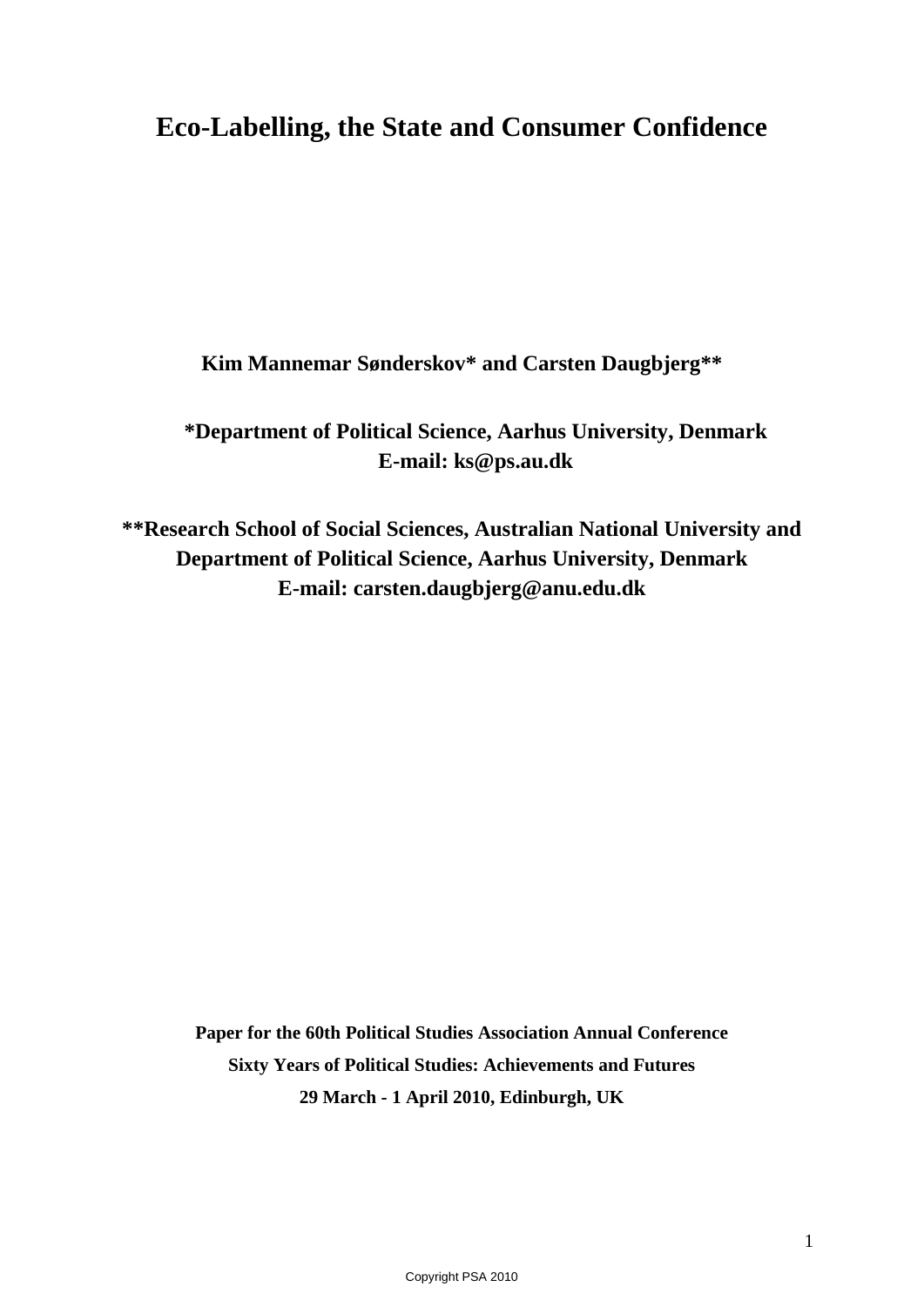*Abstract* Trustworthy eco-labels provide consumers with valuable information on environmentally friendly products and thus promote green consumerism. But what makes an ecolabel trustworthy and what can government do to increase consumer confidence? The scant existing literature seems to argue that low governmental involvement increases confidence. According to this, government should just provide the basic legal framework for eco-labelling and leave the rest to non-governmental organizations. However, the empirical underpinning of this recommendation is insufficient. This paper analyses consumer confidence in different organic food labelling regimes with varying degrees of governmental involvement. Using unique and detailed survey data from USA, United Kingdom, Denmark and Sweden, the analysis shows that confidence is highest in countries with substantial state involvement. This suggests that governments can increase green consumerism through active and substantial involvement in eco-labelling.

## **Introduction**

'Green economy' is the new mantra in government. It is envisaged that efforts to combat global warming, lessen dependence on imported fossil fuel, and create new jobs can be combined. Environmentally friendly goods that are produced domestically and are less energy consuming than traditionally produced products can help this vision materialize. Of course, government can spark such green production, for instance by subsidising research and development, providing production subsidies or through government procurement. However, unless demand in the market develops, such subsidized production is probably economically unsustainable and will create market distortions in the long term. Therefore, the vision of a green economy, as articulated by political leaders on both sides of the Atlantic Ocean as well as in the literature on ecological modernization, relies on the assumption that consumers will actually demand climate and environmentally friendly products (Weale 1992: 31; Mol and Spaargaren 2000; Seyfang 2005).

However, at least three conditions must be met before green consumerism will become widespread. First, consumers must have a fairly high level of environmental awareness before they even consider buying environmental products. Second, they must be willing to act proenvironmentally when making individual purchasing decisions, because green products are often more expensive than conventional products. Third, because of the price premium, consumers must also possess sufficient information to ensure them that a good claiming to be en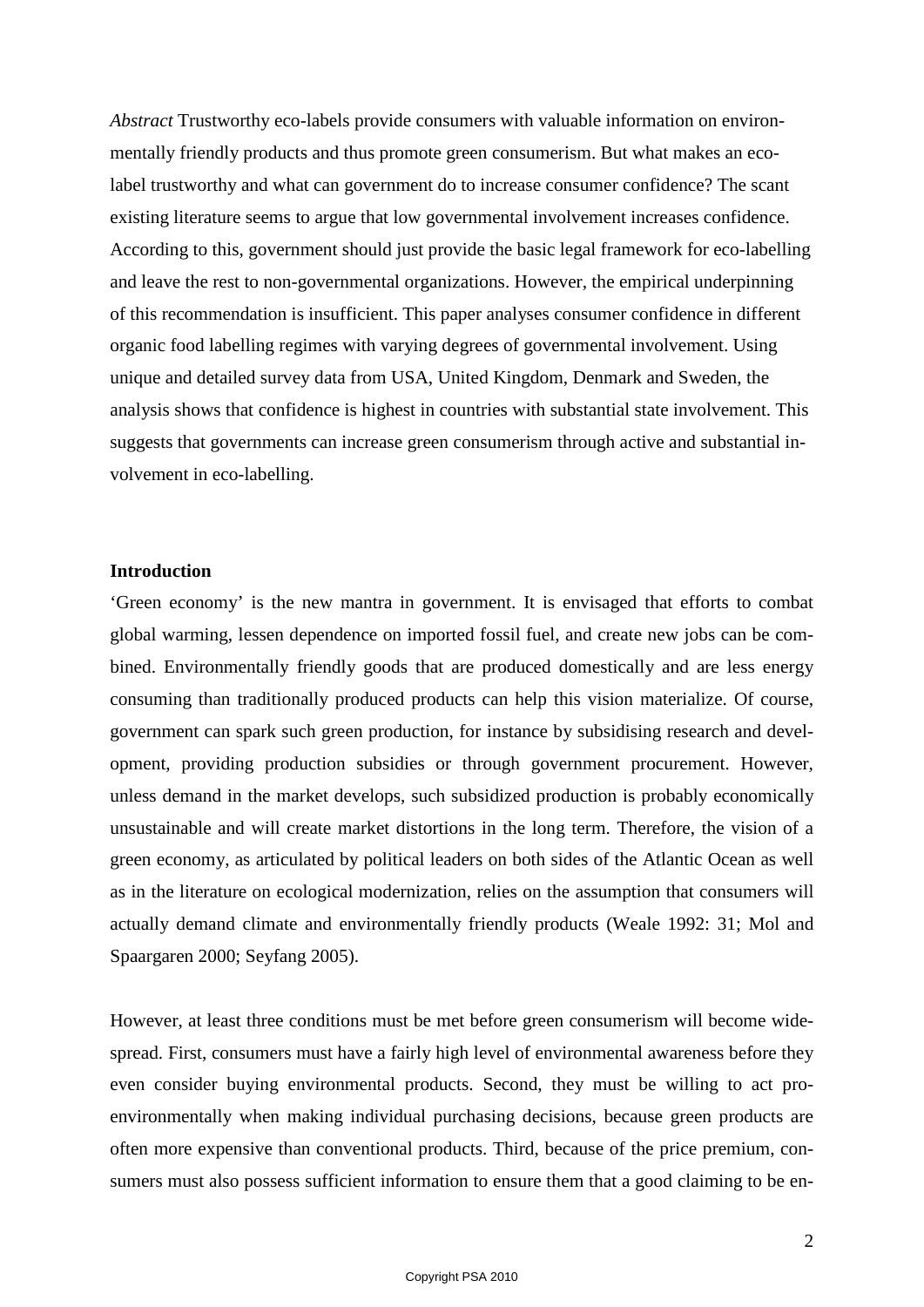vironmentally friendly actually fulfils this promise (Carter 2007, 232, Jordan et al. 2004, 163; Gertz 2005).

While the institutional and attitudinal requisites for increasing environmental awareness and motivating pro-environmental behaviour have already been established in the literature (e.g., Inglehart 1997; Lubell 2002; Sønderskov 2008b), the question of credible information about products claiming to be produced in an environmentally friendly way is under-researched. This paper addresses this issue, focusing on what governments can do to advance the supply of credible information on green products. Eco-labelling, the labelling of environmentally friendly products, has been recognized as an effective way to provide easily accessible information (Lohr 1998), but the extent to which eco-labels increase green consumption is highly dependent on their trustworthiness. Thus, a central question is how to ensure trustworthy labels, and in this study we investigate whether consumers have more confidence in governmental labelling schemes than in those operated by private organizations.

The issue of trustworthiness figures prominently in the literature on eco-labelling (e.g., Boström 2006a; Boström and Klintman 2008; Nilsson et al. 2004; Thøgersen 2000), but very little attention has been paid to actual consumer confidence in the labelling schemes. Existing studies are more concerned with analysing the way labelling and standard setting processes, in particular inclusiveness, affect trust in the labelling scheme. Rather than establishing consumer confidence directly, these studies use stakeholder organizations' statements or assessments as an indicator for trust in the labelling scheme (e.g. Nilsson et al. 2004; Boström 2006b; Boström and Klintman 2008). Obviously, consumer confidence, and not trust among stakeholders in the standardization process, is the crucial driving force behind green consumerism. In relation to the discussion of the role of the state in the green economy a question of particular interest is how different degrees of governmental involvement in eco-labelling actually affect consumer confidence. A few studies have addressed consumer confidence and the role of government, but not in any detail (e.g., Boström & Klintman 2006). In studies by Gertz (2005) and by Ward et al. (2004) consumers were asked which type of certification and labelling body (governmental or private) they would trust most in handling an eco-labelling scheme. These analyses found that consumers preferred environmental or consumer organizations over governmental organizations. However, respondents were asked to choose between hypothetical alternatives that they had not necessarily experienced.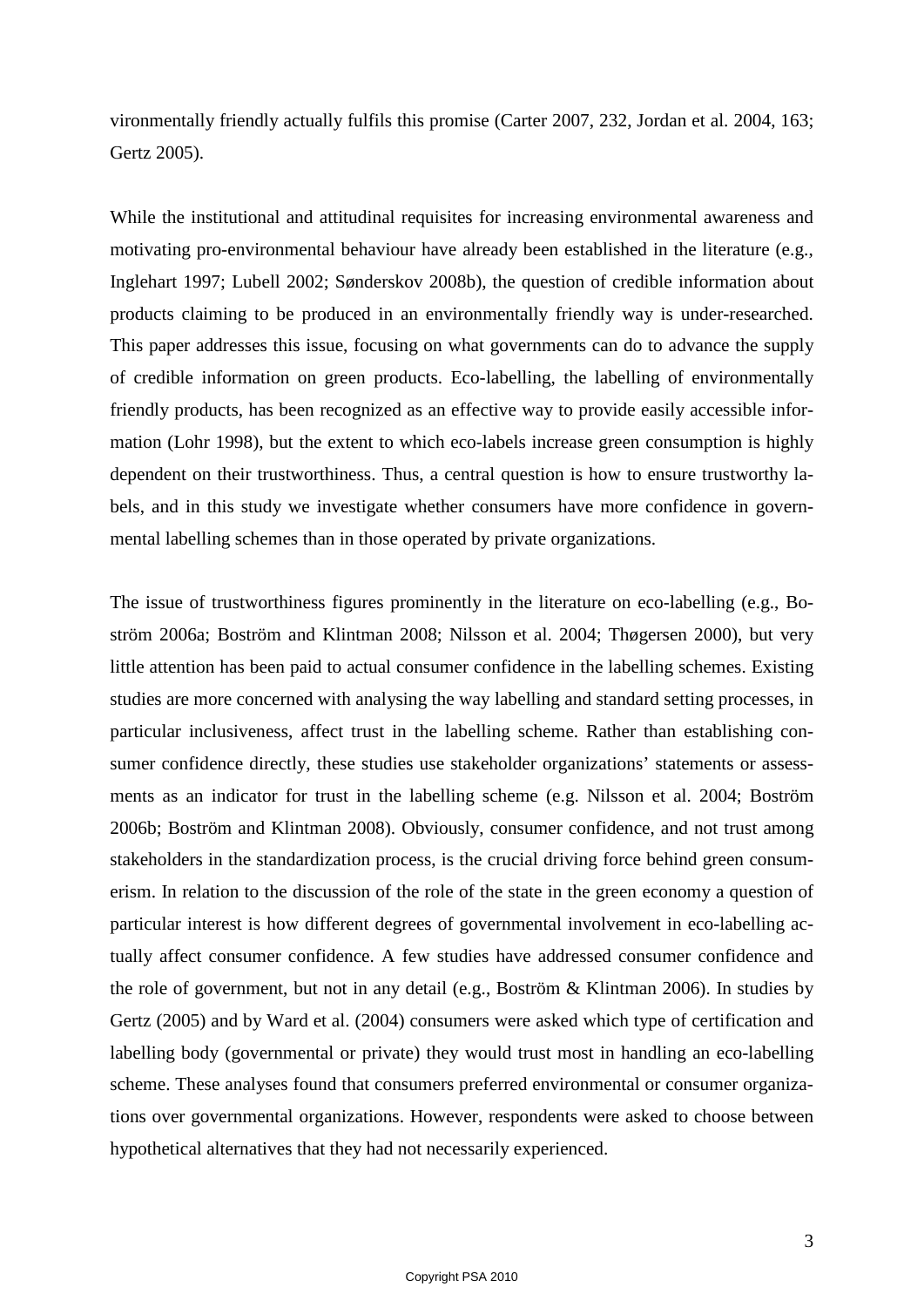Thus, very little thorough research exists on how the design of eco-labelling schemes affects consumer confidence. This issue is crucial in designing schemes which have the potential to contribute to the emergence of a green economy. Hence, this study compares the level of consumer confidence in different existing schemes rather than hypothetical ones to generate insights into the factors that affect consumer confidence in eco-labelling. As our case, we compare confidence in organic food labels in Sweden, Denmark, the UK and the US. These countries were chosen because they operate certification and labelling systems with varying degrees of governmental involvement. Based on a cross-national survey designed for this purpose, we explore how varying degrees of governmental involvement affect confidence, while controlling for several alternate explanations. In contrast to the few previous studies, our analysis shows that schemes relying on heavy governmental involvement attract more confidence than schemes with less state involvement.

The paper proceeds as follows: the following section reviews the sparse literature on the role of government in eco-labelling and discusses two alternate views on the effects of governmental involvement on consumer confidence. The subsequent empirical section outlines the organic labelling schemes in the four countries. The balance of the paper compares the level of consumer confidence, accounts for the research methods applied to establish the impact of government involvement on consumer confidence and undertakes a regression analysis to explain the observed cross-national pattern, considering a number of alternative explanations. The last section concludes and attempts to distil the lessons learned for policy makers.

#### **Theoretical considerations on third party verification and consumer confidence**

Green consumption is often associated with higher consumer prices and information asymmetry between producers, retailers and consumers. In most cases, it is impossible to tell by appearance if a product has been produced in an environmentally friendly way, even after purchase. Producers and/or retailers who exploit the information asymmetry and provide false information about their products can increase profit and/or sell their products at a lower price than honest competitors. Without an institutional set-up which can guarantee to consumers that producers are complying with certain environmental production standards, prospective green consumers face a problem of adverse selection. Without credible and easily accessible information, supply of true environmentally friendly goods will be at lower levels than otherwise, which hampers green consumerism—as in Akerlof's classic example from the used car market (Akerlof l970; Caswell & Mojduszka 1996).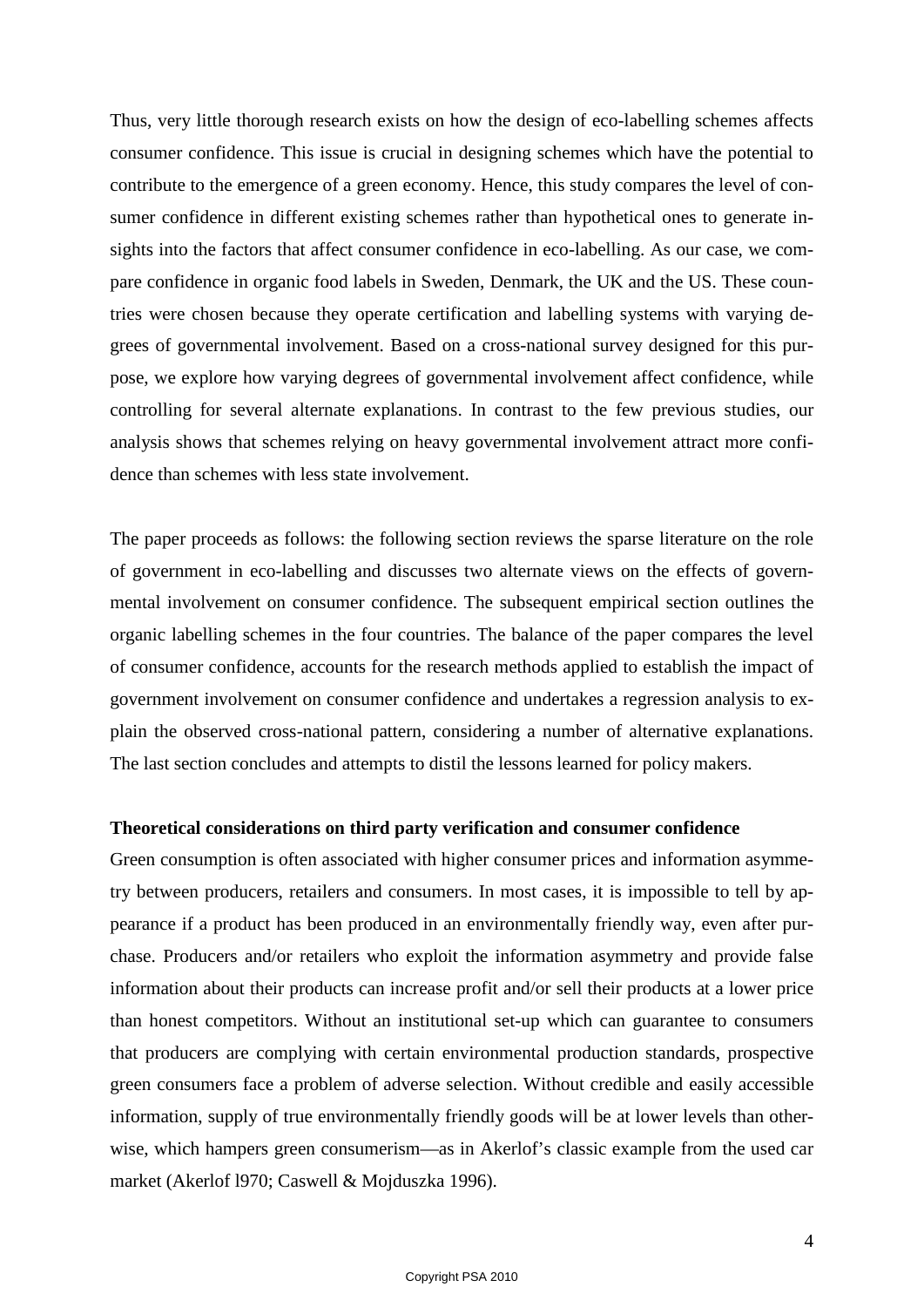Eco-labelling is a way to provide consumers with credible and easily accessible information on the environmental attributes of a product. Eco-labelling is based upon 'standardization of principles and prescriptive criteria' (Boström and Klintman 2008, 28) for environmentally friendly products and serves the purpose of differentiating the product from other products and of ensuring consumers that a product is produced in accordance with the standards. Under eco-labelling schemes producers are usually, but not always, licensed by an independent third party which also audits whether producers comply with the standards laid down by the label-ling scheme (Jordan et al. 2005, 482; Boström and Klintman 2008, 28).<sup>[1](#page-4-0)</sup> This third party can be a private organization or in some instances a state agency. State engagement in ecolabelling is most intensive where the state sets the standards, certifies products and producers, and very marginal when these functions are left to private organizations. In the latter situation, the minimal role of the state is to recognize the label, or at least not reject it (see Hysing 2009). This recognition can, for instance, be demonstrated in the government's purchasing decisions. The state may also play a more indirect role as standard setter and authorizer of private certification and inspection bodies.

Some degree of state support is important for the broader legitimacy of labelling schemes and the trust of consumers, but it is not evident in the eco-labelling literature to what extent the state should become involved to optimize legitimacy and trust. This question links up with a broader discussion in the literature on environmental governance about the extent to which state involvement is required in the successful application of new environmental policy instruments (NEPIs), of which eco-labelling is one example. For instance Jordan et al. (2005) find that NEPIs are rarely applied without some sort of state involvement. Focusing on ecolabelling Boström (2006a, 153) shares this view, arguing that:

Any type of regulation and governance relies on legitimacy, but new regulatory arrangements that are built on non-state horizontal relationships have structural drawback. They cannot rely on traditional enforcement capacities and they have, by definition, cut themselves off from the political system of representative democracy which

<u>.</u>

<span id="page-4-0"></span> $<sup>1</sup>$  However, there are also eco-labelling schemes with second and first party certification. The labelling scheme is</sup> organised by an industry association in the former and by the producer in the latter (Boström 2006a, 141).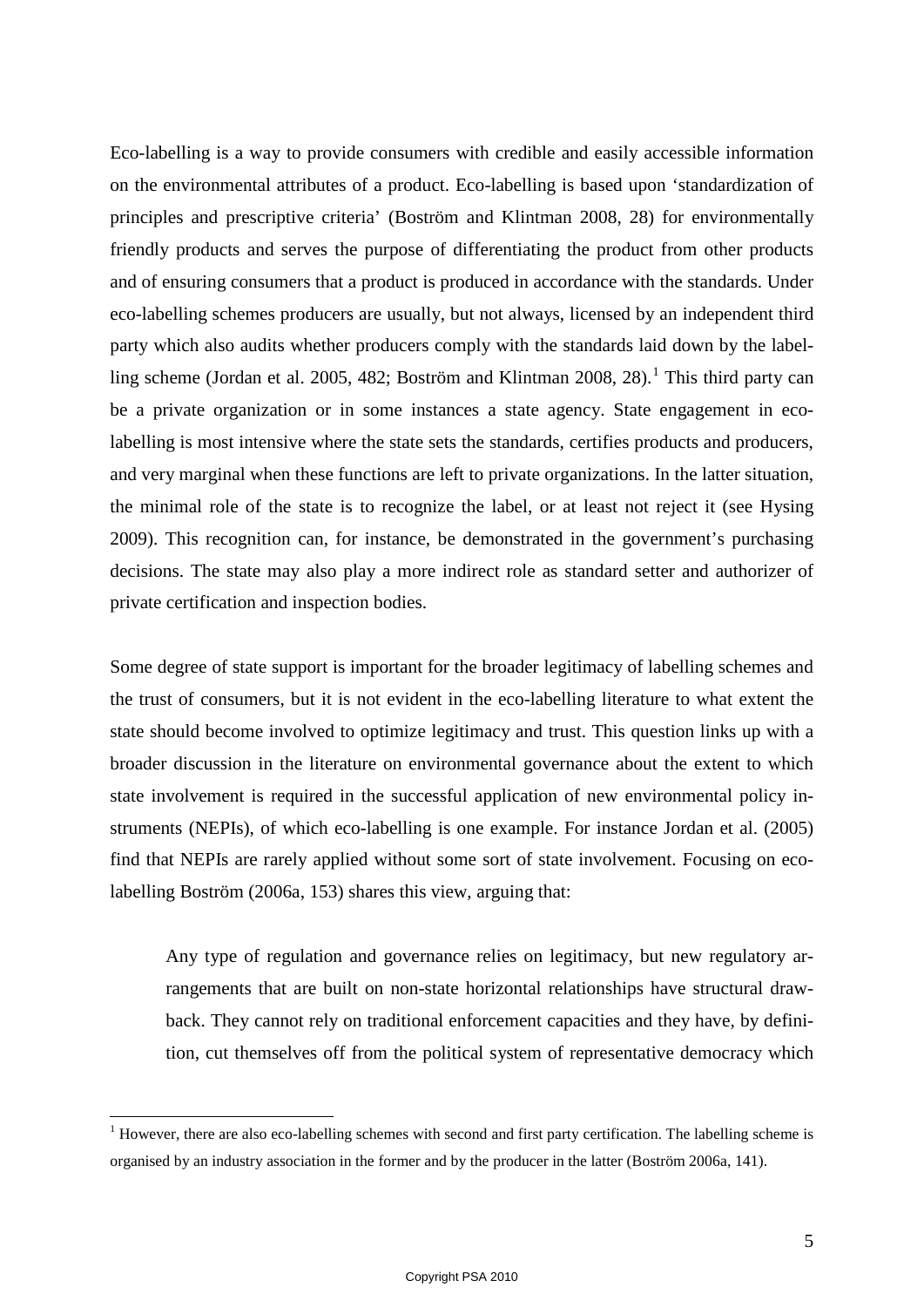have long been assumed to be the ultimate source of policy- and rule-making legitimacy and authority.

As for a fairly complicated issue like green production, people may be more inclined to trust information provided by government institutions than by private organizations. They may believe that the former possess higher expertise on the issue than the latter because information about environmental and public health issues is usually provided by government institutions. Accordingly, it has been suggested that the state's takeover of organic labelling in Denmark successfully increased consumer confidence (e.g. Hofer 2000).

However, other authors seem to argue that the state should only play a minimal role in ecolabelling. For instance, Boström and Klintman (2006) and Lilliston and Cummins (1998) argue that the involvement of the United States Department of Agriculture (USDA) may have watered down the US state organic standards and triggered scepticism within the organic movement. Boström and Klintman (2006) compare the American state-centred scheme with the Swedish scheme and conclude that the Swedish scheme attracts more consumer confidence because of substantial involvement of non-governmental organizations in Sweden. However, they do not consider alternate explanations for the varying levels of consumer confidence. Gertz (2005) reports lower consumer confidence in government labels in Europe, while Ward et al. (2004) cannot find lower confidence in government labels among Americans (in Utah). Despite limited research on this matter, the sparse evidence—or at least the common assumption—seems to suggest that labelling should be handled by independent organizations rather than the state. This corresponds to the line of reasoning in much of the literature on joint environmental policy making (e.g. Mol et al. 2000). If government involvement is limited to providing the basic framework, the polluting actors can, in some cases, develop mutual trust, and cooperation on pollution abatement will result (see e.g. Enevoldsen 2000).

In sum, the literature offers two alternate views on the optimal role of the state. Taking organic food labelling as an example, we analyse whether substantial state engagement in ecolabelling affects consumer confidence. Organic labelling systems are organized in various ways across countries which makes them particularly well suited for exploring how this variance impacts on consumer confidence. The organic food sector is highly dependent on ecolabelling because organic foods in most cases are significantly more expensive that conven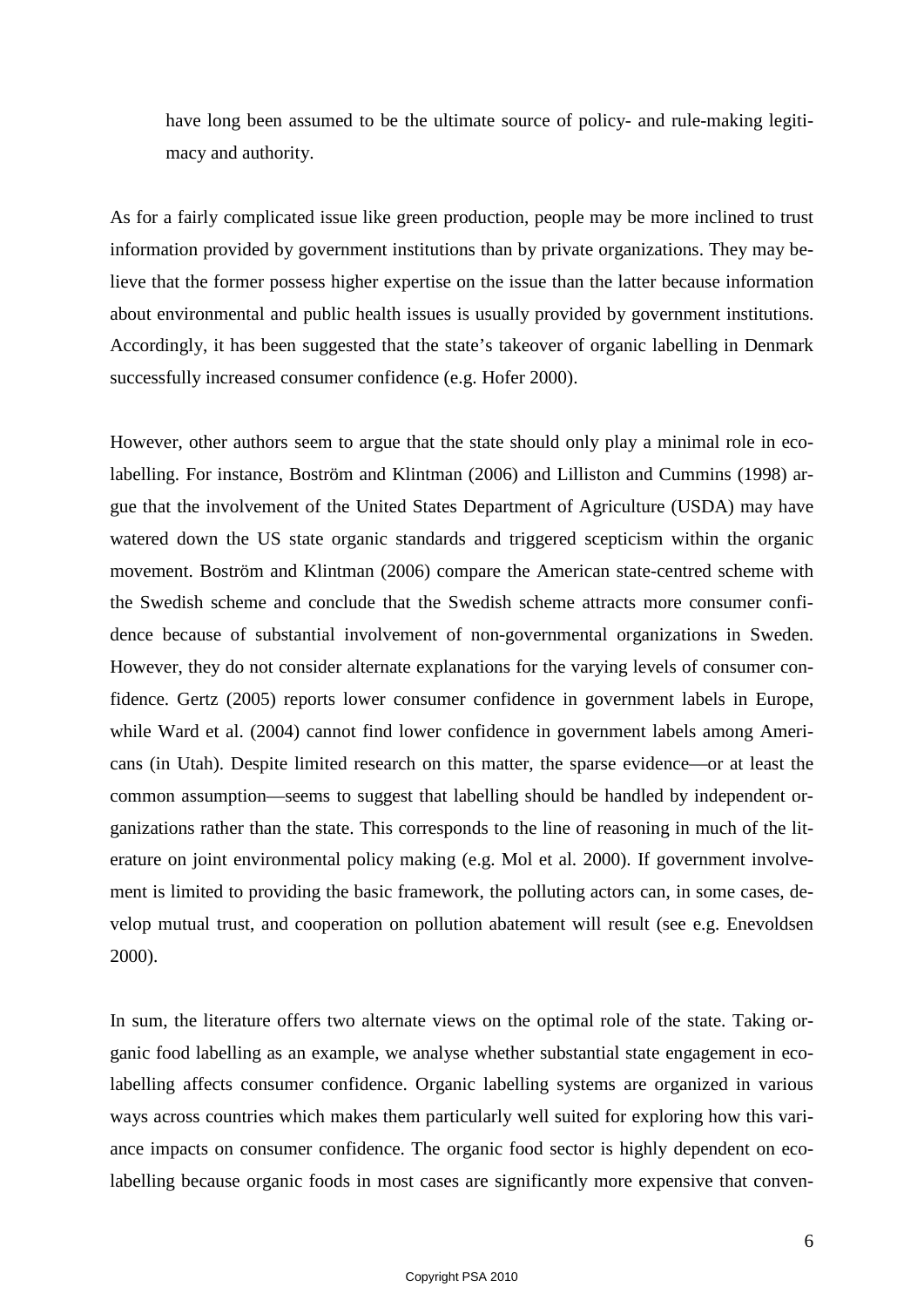tional foods and because it is difficult for individual consumers to verify whether products claiming to be organic actually are organically grown. They cannot easily be distinguished from conventional foods by appearance and it is difficult for consumers to monitor the production process. Hence, labelling of organic foods is an excellent case when exploring the impact of state involvement, and there are good reasons to believe that our finding would be relevant to other eco-labelling schemes.

#### **Organic labelling systems in four countries**

The United States, United Kingdom, Sweden and Denmark apply different certification and labelling systems. We can distinguish among four different eco-labelling systems which vary significantly on three dimensions: the degree of state engagement, the number of certifiers and the number of labels. Since 2002, the US certification and labelling system has relied on a number of private certifiers, but they must be accredited by the US Department of Agriculture. The certifiers license producers and their certification warrants the use of the USDA organic label, but other labels may also be used (Agricultural Marketing Service 2003: Subpart D). In the UK, the state is also the 'certifier of the certifiers' and thus leaves certification and labelling to private bodies. But in contrast to the US scheme, no government label exists; each certifier has its own label. The Soil Association is the dominant certification body in the UK, certifying and labelling over 80% of all organic food being sold in the UK, but there are other labels as well (e.g. Organic Growers' Association and Organic Food Federation). In most cases, the private certifiers have stricter and/or additional requirements compared to government regulation (Department for Environment Food and Rural Affairs, 2010). In Sweden the non-governmental KRAV label is very dominant, labelling approximate 95% of all food sold in Sweden (personal correspondence KRAV, August 2009). KRAV certification and inspection of producers, processors and retailers is undertaken by four private certification bodies (KRAV 2010). KRAV is a state accredited label which complies with EU organic rules, but some KRAV's requirements are stricter than the EU rules. Organic farmers are not required to be KRAV certified to receive government subsidies for organic farming as long as they comply with the EU's rules for organic farming, but KRAV certification is needed to market produce as organic through commercial sales channels. In Denmark, the state operates the certification and labelling system. Imported foods can be labelled with other labels, but the state label is practically the sole national organic label and only state-certified farms are allowed to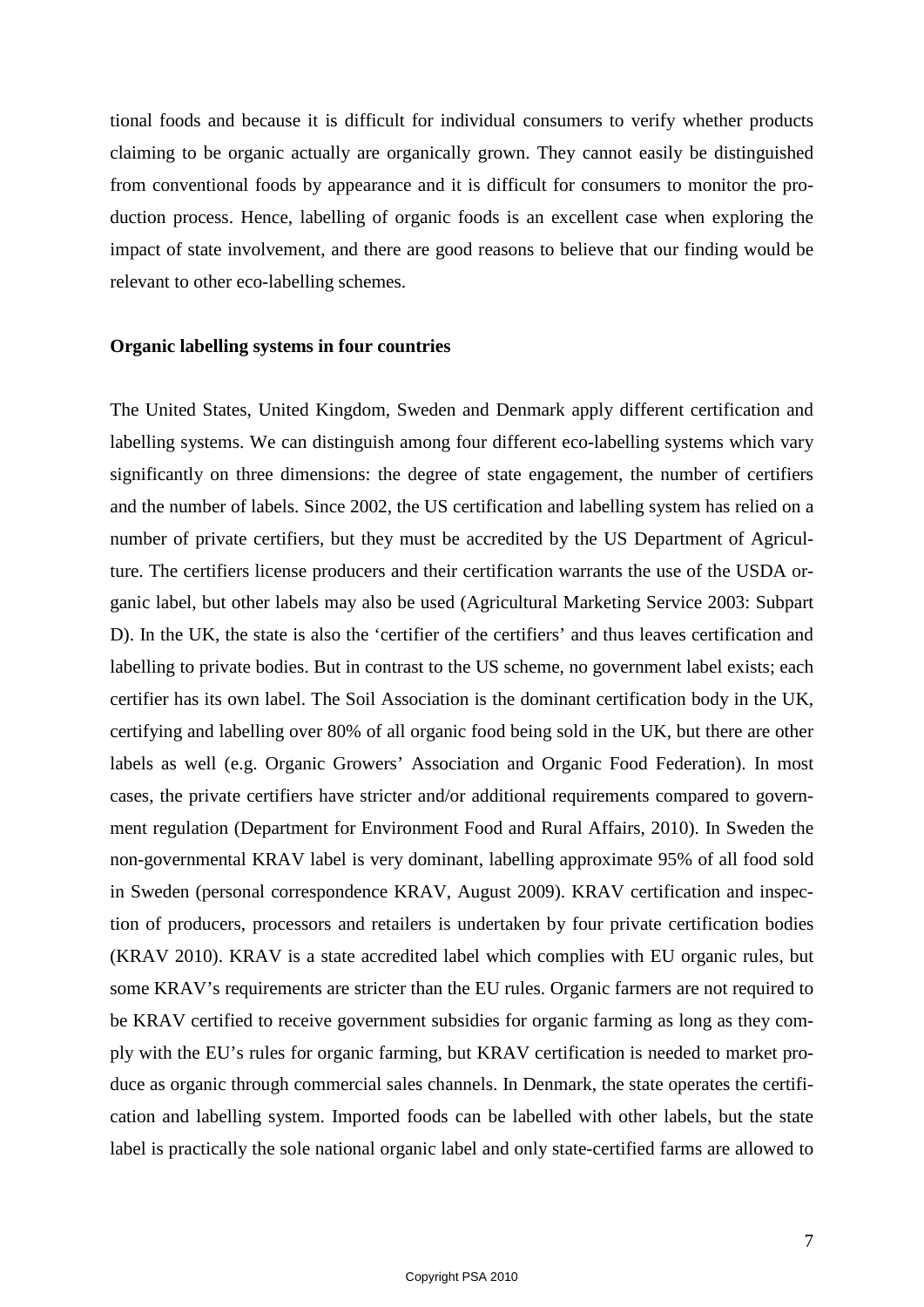market organically labelled products and receive state support. Imported food labelled with foreign labels must comply with the EU's rules for organic farming (Fødevarestyrelsen 2010).

In sum, the Swedish scheme is run by a government-authorized private certifier, who has obtained near-monopoly status with its own label and requirements. In the UK the situations is fairly similar. The Soil Association has been licensed to certify but has not obtained dominance on labelling to the same as extent as KRAV in Sweden. Though the Swedish and UK governments control who is authorized to certify, their role in certification is not directly visible to consumers. In the US government involvement in organic certification is more visible because a state label as been established which private certifiers can use. However, the state plays the largest role in Denmark, where it has a monopoly on certification and, in practice, on labelling. The labelling schemes are summarized in Table 1.

[Table 1 about here]

If heavy state involvement increases consumer confidence we would expect much higher consumer confidence in Denmark compared to the other countries. If, on the other hand, private certification attracts confidence, the opposite pattern should be observed. Besides the level of involvement, some scholars argue that the number of labels affects consumer confidence. Several labels create confusion and uncertainty, which erodes credibility (Hamm and Michelsen 1996; Environmental Protection Agency, 1998: 55). If this is the case, the British scheme should attract the lowest level of confidence, while the other should be at par.

#### **Research design**

Obviously, other factors besides labelling scheme can affect confidence across countries. Cross-national differences may not be due to the labelling scheme at all, but instead to country-level variation in beliefs, attitudes etc. For instance, the Danes and Swedes are among the most trusting people in the world (Delhey and Newton 2005; Hudson 2006; Sønderskov 2008a) and they have high levels of environmental concern (Inglehart 1995). Thus to establish the extent to which state involvement affects consumer confidence, we need to control for other relevant factors. We analyse the level of label confidence in the four countries while holding a range of relevant alternative explanations constant using survey data from the COPsurvey, a self-administered web survey with participants recruited from standing panels. It consists of representative samples (on various demographic parameters) of approximately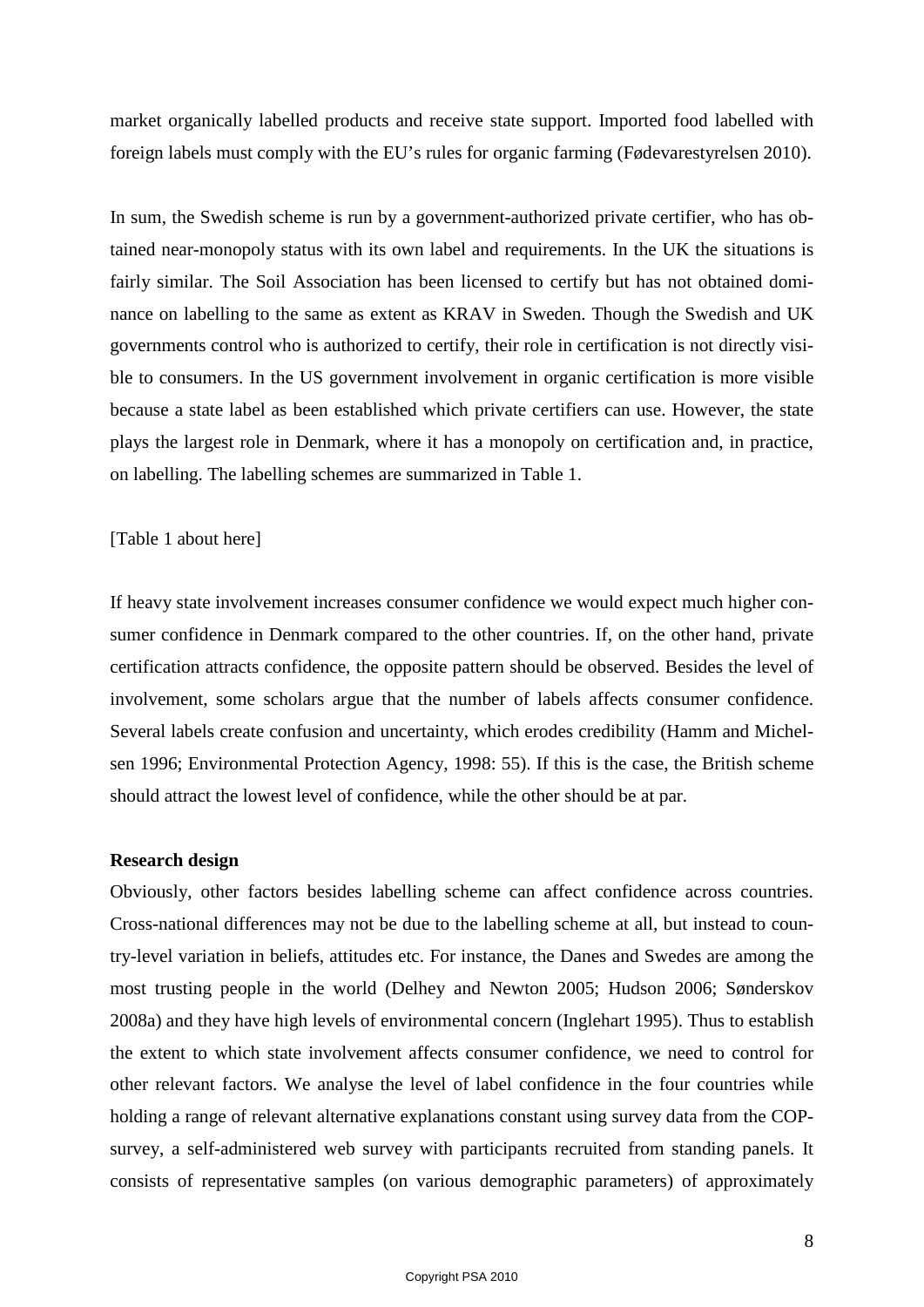1,000 respondents from the UK, USA, Denmark, and Sweden and contains measures on con-fidence in organic labels as well as several possible control variables.<sup>[2](#page-8-0)</sup>

Using these survey data, we regress label confidence on country of residence, while controlling for variations in beliefs, attitudes etc. By controlling for these alternate explanations, the remaining partial effect of country of residence denotes the differences in confidence that can be ascribed to country-level differences in labelling schemes.

In order to estimate the partial level of confidence, all relevant explanations need to be included in the analysis. This is not straightforward, as, to our knowledge, no previous studies identify the individual level determinants of labelling confidence. This implies that a complete list of relevant explanations does not exist. Instead we will draw on the literature that deals with the determinants of trust in general and we will include other obvious explanations as well. Four types of explanations are included: social background variables, two forms of generalized trust, environmental values and finally level of organic food consumption.

Gender, age, educational level, residential characteristics (rural versus urban), country of origin (immigrant versus native), and children in household are included as social background variables. Gender and age are standard controls and we have no expectations about their ef-fect.<sup>[3](#page-8-1)</sup> We expect that the lower educated and the rural population in general are more sceptical about public or private policy schemes which can be denoted centralist or elitist in nature. Education has also been found to affect trust in other people (but not always in governmental institutions), which also suggests a positive effect of education on confidence (Uslaner 2002: Ch. 4-5; Hudson 2006). Likewise, we expect immigrants to have less trust in labels because of unfamiliarity with organic food and/or the specific labelling system. Immigrants (and other minorities) have also previously been found to have less trust in other people and institutions (Uslaner 2002, Ch. 4-5). In regard to children in the household, families with children can be

<u>.</u>

<span id="page-8-0"></span> $2$  Only respondents not living with their parents (or grandparents) are sampled to ensure that the respondents occasionally shop food. The response rate varies between 39% and 57% across countries. Although this is rather low, there is no particular reason to expect sampling bias as non-responders did not know the topic before refusing to participate. The fieldwork was conducted by AC Nielsen and Survey Sampling International in April/May 2008. The codebook is available upon request

<span id="page-8-1"></span><sup>&</sup>lt;sup>3</sup> Income is also a standard social background explanation. However, quite a few respondents did not reveal their income (cf. Appendix), which implies that including income will reduce the sample size. We have estimated models that include income and its effect is insignificant and does not change the effect of country of residence. Moreover, it is not obvious that income should affect confidence. On that basis we do not include income in the models reported below.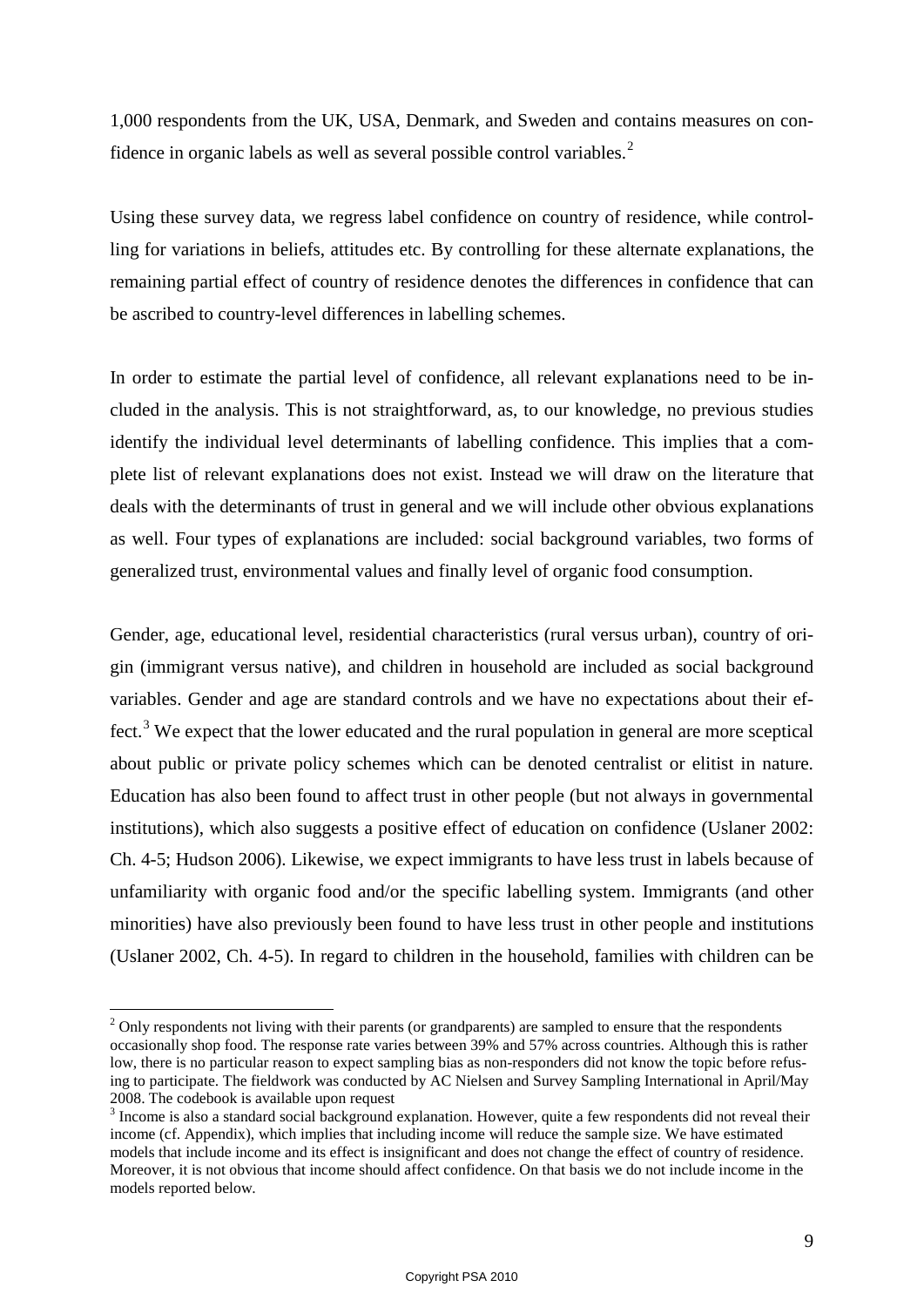expected to be more concerned about pesticides and health issues than the average consumer, implying that they probably are more likely not only to consume more organic food but also to have more confidence in organic labelling. Note, however, that these background variables do not vary much at the country level (see Appendix). This implies that they probably do not explain cross-national variation in confidence, but for the sake of comprehensiveness we include them in the analysis.

The second type of variables, measures of trust as a generalized phenomenon, certainly vary between countries. Several studies have shown that Danes and Swedes are among the most trusting people in the world, having high levels of trust in other people and, more importantly, in institutions like courts and the government (cf. above). This is also the case in our data (see Appendix). This generalized confidence may very well spill over into confidence in labels. We include two measures of such generalized confidence: generalized social trust and generalized institutional trust. Generalized social trust is the belief that most people are trustworthy. While we do not expect trust in other people to affect trust in labels per se, we include it to capture people's basic propensity to trust and their general level of optimism (Uslaner 2002), which very well may affect label confidence. Generalized institutional trust, on the other hand, is expected to affect labelling trust directly. It reflects people's trust in the formal institutions and rules that regulate their lives. Moreover, generalized institutional trust is strongly affected by corruption (Uslaner 2008). Both corruption and low trust in institutions in general are very likely to affect trust in eco-labelling schemes.

The third type of variables included is environmental awareness, measured with postmaterial value orientation (cf. Inglehart 1997). People who hold green attitudes are probably more likely to have positive opinions about eco-labels.

The final variable is a measure of organic food consumption. While the causality most likely solely goes from trust to consumption, it could be that heavy consumers of organic food in part choose to trust labels to legitimize their decisions (Sønderskov 2009). Previous studies show that Danes on average consume far more organic foods than residents in the other countries (Daugbjerg and Sønderskov 2009; Sønderskov 2009; see also Appendix). To rule out the possibility that cross-national differences are caused by differences in consumption, we estimate a model that includes level of consumption as predictor. Details on wording and/or coding for each independent variable are found in Table 3, and descriptives for all variables are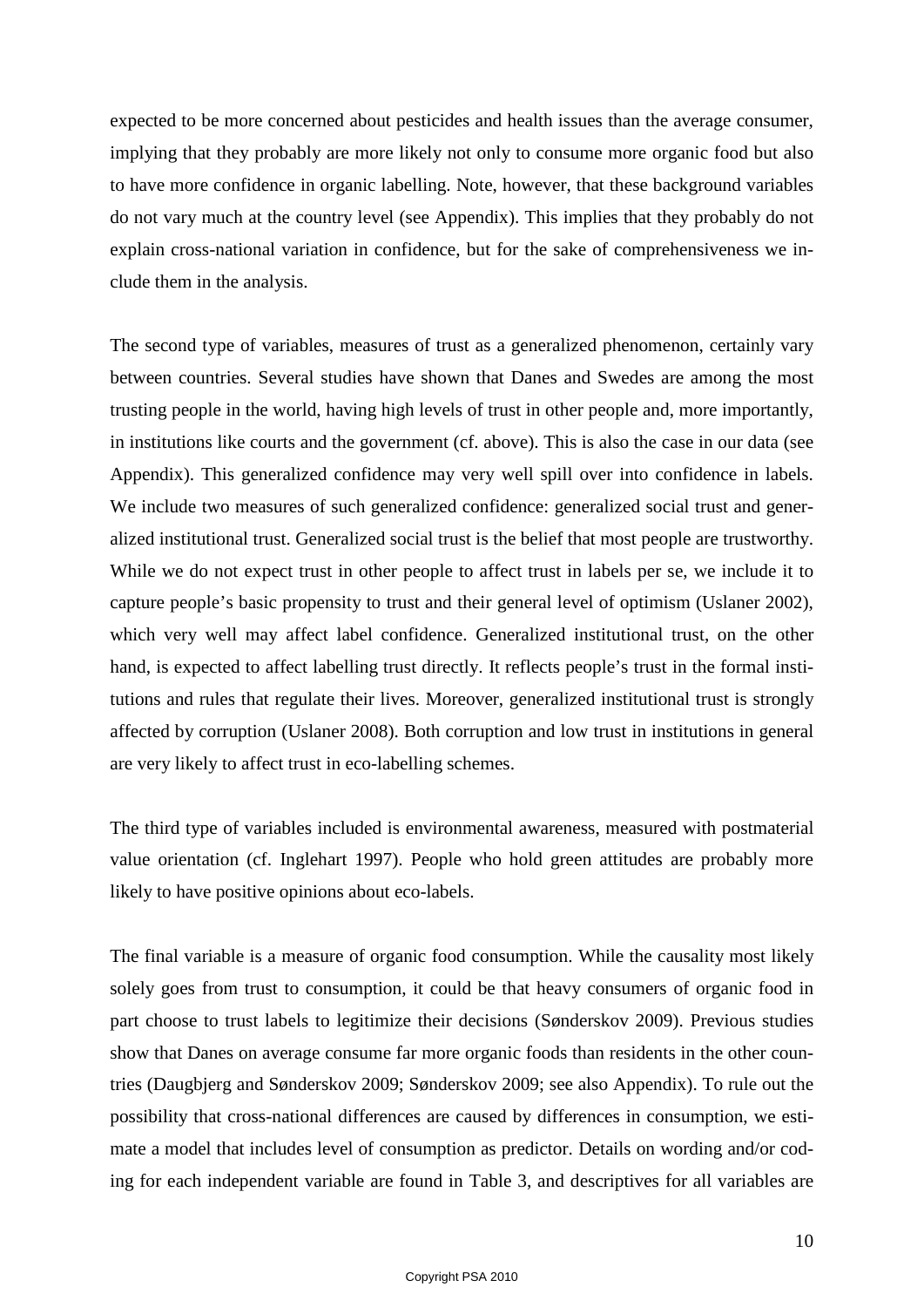reported in the Appendix. All independent variables, except for age, are scaled from 0 to 1 to make it (somewhat) easier to compare effects.

To measure the dependent variable, labelling confidence, the respondents were given the following statement: "You can trust that products marketed as organic actually are organic in the majority of cases" and asked to evaluate it on a 5 point Likert scale from "completely disagree" to "completely agree.

[Table 2 about here]

## **Explaining variation in consumer confidence**

The first evidence on the effect of state involvement in organic labelling system is found in Table 3, which shows consumer confidence in products claiming to be organic.

[Table 3 about here]

Before going into the cross-country differences, it is worth noticing that the level of confidence in organic labels is quite high across the four countries. On average 62% of the respondents agree that organic labels are trustworthy and more than 50% of the respondents express confidence in all countries. Apparently, a majority of consumers possess at least one of the prerequisites for green consumerism, but there are noteworthy cross-country differences. This indicates that some labelling schemes are better than others and that there is room for improvements in some countries. Far more people in Denmark agree completely with the statement than people in the other countries. In fact, Danes express a significantly higher degree of confidence compared to residents in all the other countries, while Swedes express slightly more confidence than the Americans and the British (cf. Model I in Table 4 below). Apparently, the Danish system attracts confidence, which supports a state-centred approach to ecolabelling; Denmark has by far the largest level of state involvement and also the highest level of confidence.

However, before jumping to conclusions and advising policymakers to impose state controlled eco-labelling around the world, two issues must be addressed. First, the picture is not crystal clear. The Swedish system comes in second in regard to confidence, and the Swedish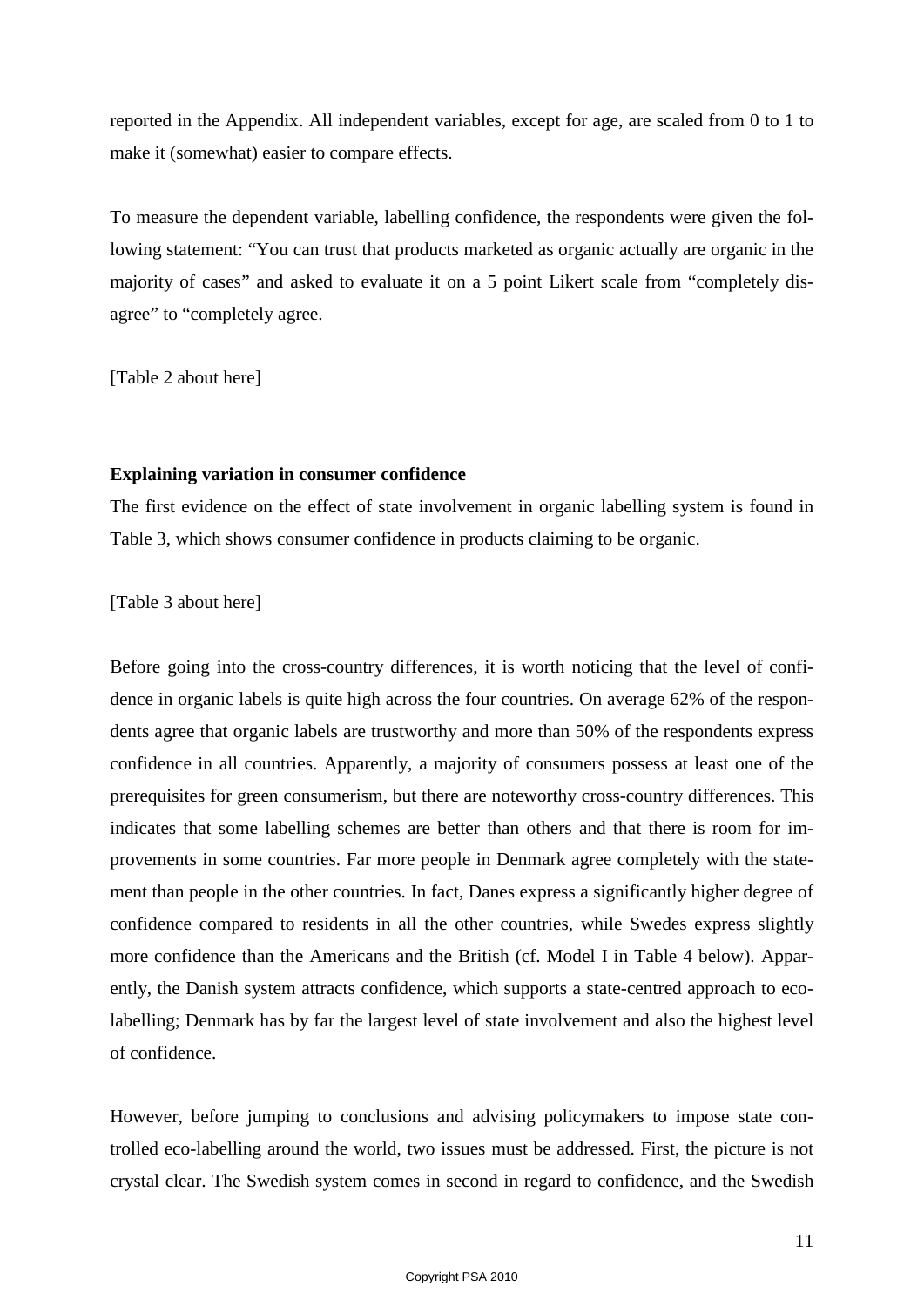labelling scheme, together with the British, is the least state controlled system in our analysis. Thus, the superiority of the state labelling system is not clear cut. Second, the cross-national differences might not be due to the labelling scheme at all, but rather to country-level variation in beliefs, attitudes etc. Perhaps, the higher confidence amongst Nordic residents is simply a result of e.g. higher environmental awareness or generalized trust, while the level of state involvement may not affect confidence. We address these concerns through further analysis of alternate explanations.

The analysis is conducted using an ordered logistic regression because labelling confidence only has five ordered categories and therefore cannot be assumed to be metric. The ordered logistic regression is superior to OLS in such situations. It treats the observed ordinal variable as a manifestation of a continuous, but unobserved, underlying variable. Labelling confidence is most likely continuous. Thus, a person's true level of confidence is unobserved, but it is assumed that this level affects her value on the observed ordinal variable. Although superior, interpretation is a bit more cumbersome in the ordered model. Sign, t-, and P-values have the same meaning as in OLS, and the obtained coefficients also signify the effect of a 1-unit increase in the independent variables on the dependent variable. However, since the scale of the dependent variable is unobserved and hence unknown, the interpretation of the size of the coefficient is not straightforward. To ease interpretation, the predicted probability of answering "agree" or "completely agree" on the observed ordered dependent variable is reported for each country in addition to the coefficient. Obviously, the predicted probability is affected by the level of the other variables in the model. The calculation of the predicted probability is performed by setting the control variables to either their mean or to the most prevailing category.

### [Tables 4+5 about here]

The results of the analysis are shown in Tables 4 and 5. Model I in Table 4 corresponds to Table 3 above as it only includes country of residence. Danish consumers are chosen as reference since the Danish labelling system is by far the most state-centric. The coefficients and their t-values show that Swedish, British and US consumers express significantly lower levels of confidence than Danes. The predicted probabilities in the second column tell the same story; Danes are much more likely to express confidence. Since Danish consumers are the reference category, the results do not show if differences exist between consumers of the other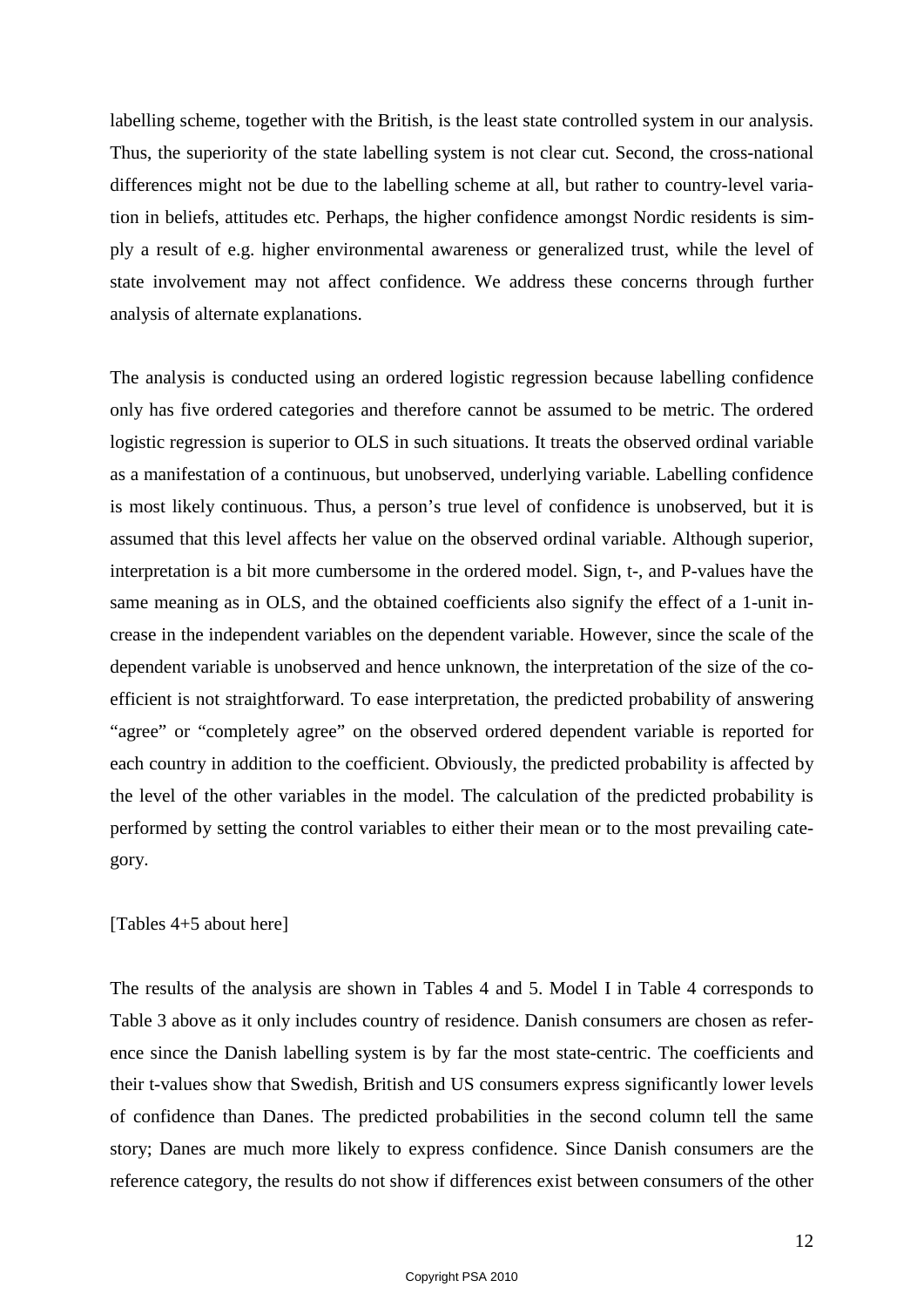countries. Calculations show that Swedes have significantly more confidence than both the British ( $P < 0.1$ ) and the Americans ( $P < 0.05$ ). There is no significant difference between British and American citizens (cf. notes to Table 4).

The following models include the four types of individual level explanations in sequence (according to their presumed causal order) to disclose which, if any, types of explanations explain the pattern in Model I. Although it is not the main focus of the analysis, this procedure also provides information on the determinants of labelling confidence. The social background variables are included in Model II. The overall picture does not change much when controlling for social background. This was expected because the social background variables do not vary much across countries. Danish consumers still have far more confidence than consumers in the other countries. However, Swedes are no longer more confident than the British, and the Americans have only slightly less confidence than British and Swedes. Apparently, the higher level of confidence among Swedes is not caused by the labelling scheme, but rather by differences in social background. The predicted probabilities change somewhat in this model, but mainly because they are now calculated for a middle-aged native female etc. (cf. values in parentheses).

Model III includes the measures of generalized trust. Both institutional and social trust have a large impact on confidence. Such generalized trust apparently spills over into trust in specific phenomena like eco-labels. The inclusion of the trust measures reduces the differences in confidence between Danes and residents of the other countries, as indicated by the smaller coefficients. Nevertheless, Danish consumers still exhibit significantly more confidence than those of the other countries. Interestingly, after taking differences in generalized forms of trust into account, the order of the remaining countries changes. UK consumers have significantly more confidence in organic labels than Swedes and Americans when trust is held constant. Again, this tells us that the relative success of the Swedish system has nothing to do with the labelling system itself, but instead is caused by trusting citizens. We will return to this issue below.

The inclusion of environmental values in Model IV does not change the picture that emerged in Model III. Although people with postmaterial values have more confidence in labels, as expected, the cross-national pattern does not change. The final model includes self-reported level of organic food consumption. As noted above, the direction of causality is most likely or predominantly from confidence to consumption, and not the other way as assumed in Model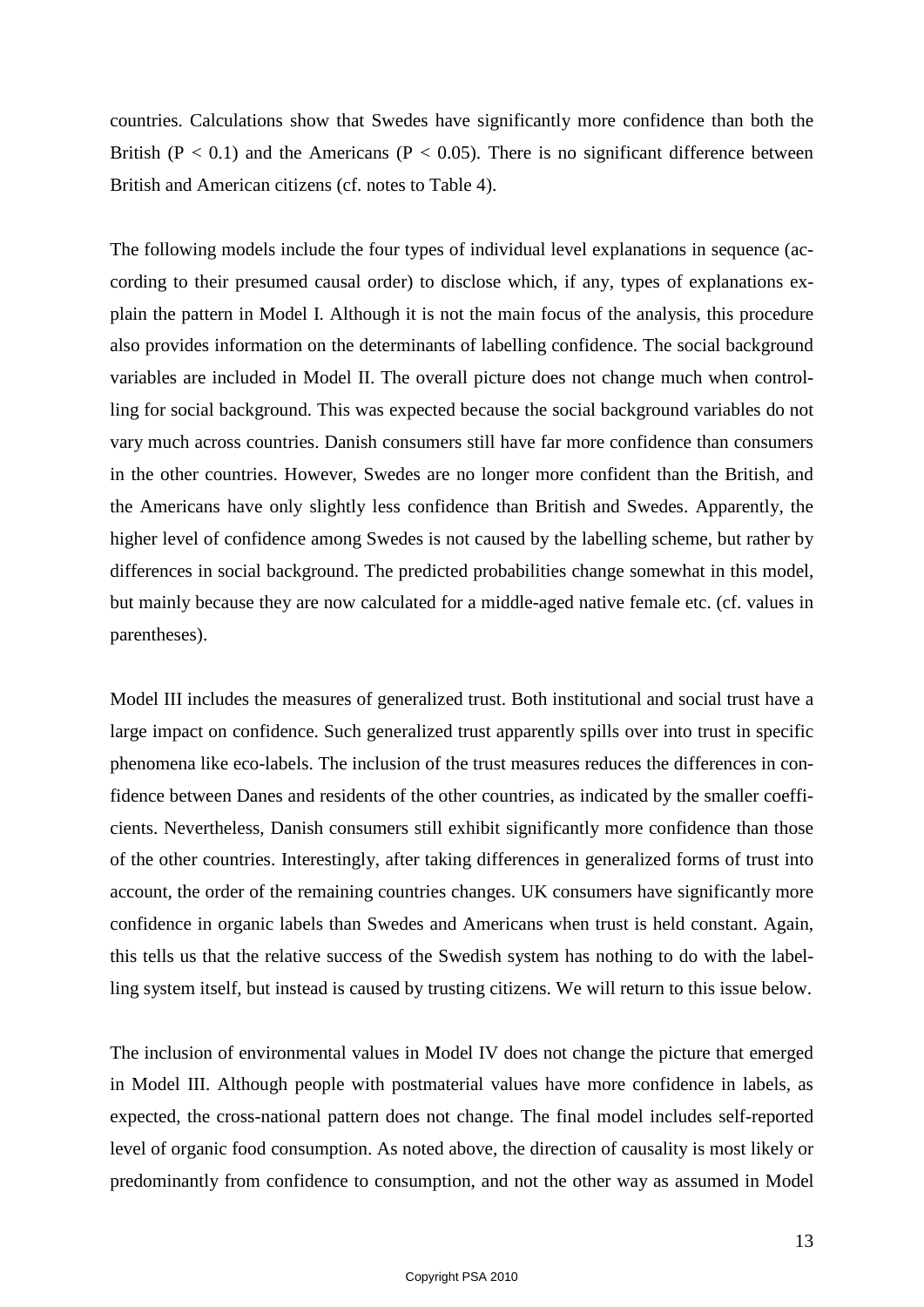V. Thus, we should not put too much confidence in the exact coefficients from this model. Nevertheless, it shows that even if consumption affects confidence, then Danish consumers all else being equal—still have significantly higher confidence. Hence, the higher confidence in the Danish label is not just an effect of higher consumption.

In sum, the five models substantiate the pattern already found in Table 3, but it also reveals interesting new knowledge. Like in Table 3, Danish consumers exhibit a great deal more confidence in organic food labels than consumers in the other countries in all models. Although the difference decreases a bit when controlling for individual level explanations, the difference is highly significant and non-trivial. The predicted probability of expressing confidence is no less than 0.1 higher for Danish consumers in any model—and it is higher in most cases. This tells us that the higher level of confidence in Denmark is not solely caused by the fact that Danes are more trusting in general, nor is it a result of higher levels of environmental awareness, but a consequence of the state labelling system. This finding clearly supports the position that significant state engagement in eco-labelling has an independent positive effect on confidence.

Nevertheless, the evidence in support of a state labelling system is not clear-cut in our analysis. With its state label, the US scheme is slightly more state centred than the British and Swedish labelling schemes but Americans do not significantly surpass the Swedes and actually have less confidence than the British. We can dismiss that this has anything to do with the number of labels. According to this explanation, we should expect to find the lowest level of confidence in the UK, but this is clearly not the case. There are no indications in our results that the number of labels should affect confidence. A more plausible explanation is that the US labelling scheme was introduced recently, and that it takes a while before consumers get accustomed to a new scheme. This, however, remains a speculation. In spite of the unexpected difference between the British and the American citizens, our analysis supports that substantial state involvement increases confidence.

In addition to this finding, other interesting findings pop out of the models. By far, the two most important additional predictors of label confidence are generalized social trust and especially generalized institutional trust. Apparently, such generalized forms of trust affect trust in specific phenomena. To explore the role of institutional trust further, we have reestimated Model IV in each country (omitting the country variables; estimates not shown, available on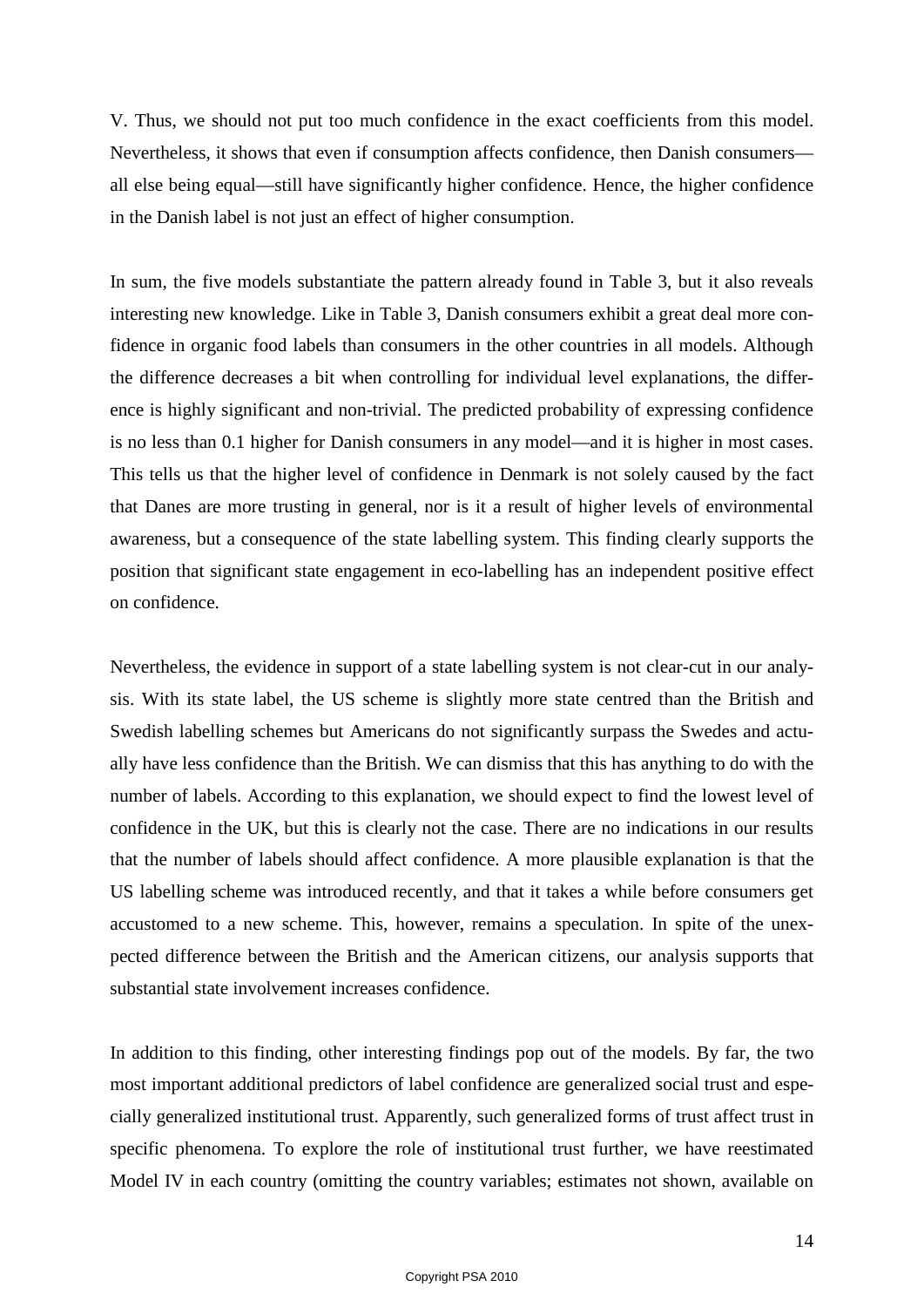request). It could be that institutional trust only affects labelling confidence in countries relying on heavy state involvement. This is not the case, however; the effect of institutional trust is highly influential, significant, and about the same in all countries. Hence, people's perceptions of the formal institutions also affect their perception of non-state institutions like labelling systems provided by private parties.

Before moving on to discuss the implications of these findings, we will dwell briefly on the effects of the other variables. Since this study is the first to explore the individual level determinants of labelling confidence, the results deserve a few comments. Females and younger people express more confidence. Education also has some effect, although it disappears in Model III and onwards. Most likely, the effect of education is mediated by both types of generalized trust and environmental values. The urban population is slightly more confident, while immigrants do not hold lower confidence (except for in the final, but less valid model). People with high levels of environmental awareness hold more confidence, as signified by the positive effect of postmaterial values. The same thing goes for people with large consumption of organic foods, although the latter result most probably is invalid due to simultaneity bias.

#### **Conclusions**

Green consumerism requires that the consumers can identify true environmentally friendly goods, which can be obtained through reliable eco-labelling. This article has investigated the optimal role for governments who wish to enhance green consumerism.

Taking labelling of organic foods as our empirical case, the analyses compared the level of consumer confidence in existing organic labelling schemes. The analyses showed that substantial state involvement increases consumer confidence. The results suggest that governments who wish to promote green consumerism should engage heavily in eco-labelling. Apparently, consumers are more likely to trust labelling schemes where the state plays an active and visible role. Although this finding is at odds with the most common presumption and the scarce empirical data, the result rests on fairly solid empirical evidence. Our study is the first of its kind to use cross-national data which contains measures of confidence in existing schemes and the first to control for alternate explanations.

On the other hand, more research is needed before we would advise every government to abandon existing private schemes and engage heavily in eco-labelling. Our results rest on data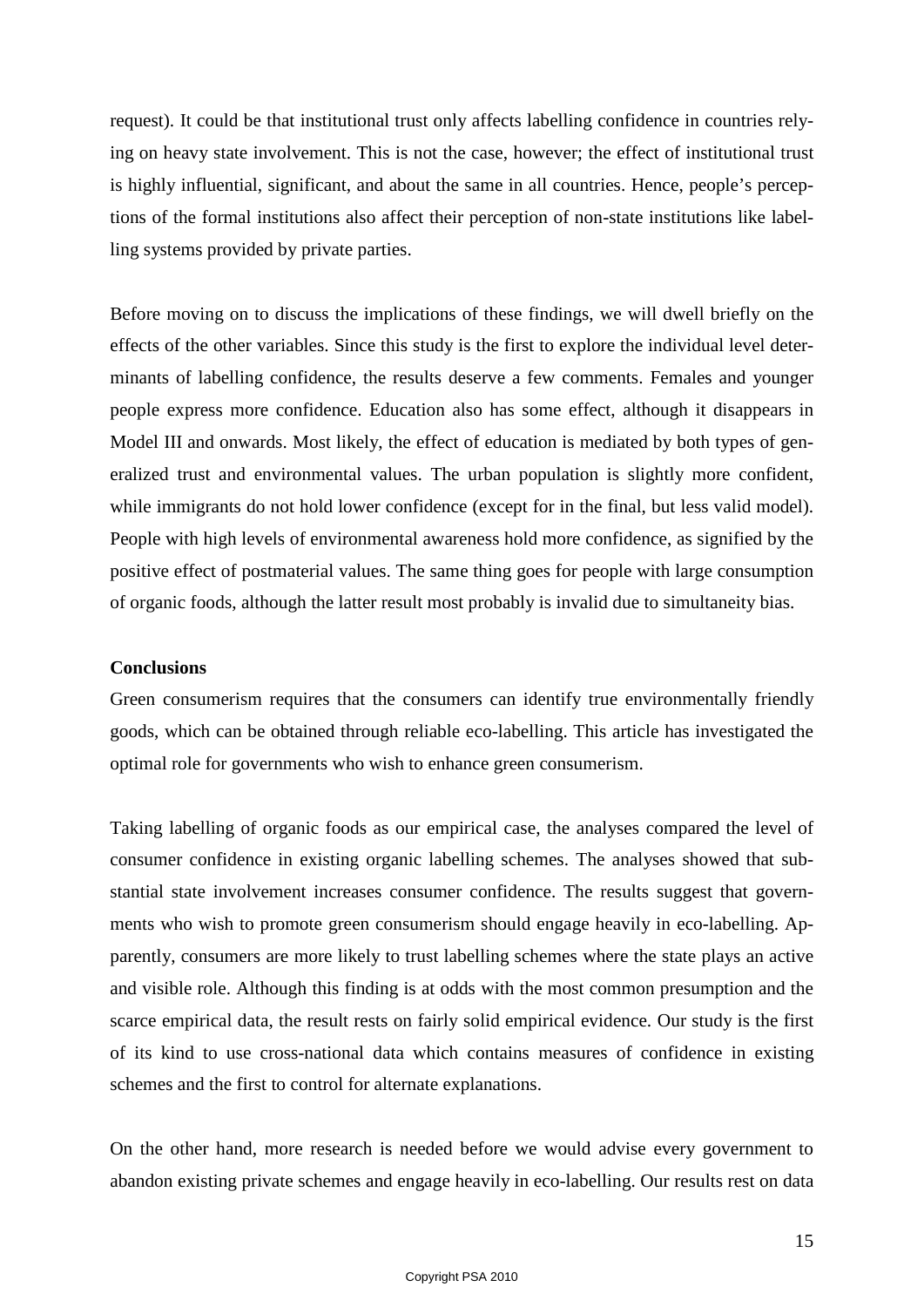from four countries in one field of eco-labelling. We see no reasons why these findings cannot be generalized to other countries and products, but this is obviously an empirical question. Moreover, the study cannot predict the consequences of abandoning one type of scheme and switching to a state centred scheme. It could take several years before confidence passes its pre-existing level. The American scheme, which rests on moderate state involvement, was introduced recently, and its unexpected underperformance may indicate that it takes a while before state labelling takes effect. Thus more research is needed on the effect of scheme changes and on the generalizability of the findings.

Other factors were also found to affect consumer confidence. Citizens who have confidence in governmental institutions also have confidence in the labelling scheme. Importantly, this finding also applies to citizens in countries that do not rely on state labelling. This implies that countries, where citizens do not trust state institutions, cannot increase labelling confidence by relying on non-state labels. Most likely, the low level of institutional trust will affect the perception of private labels as well. This suggests that delegation of eco-labelling to private bodies is no easy fix to problems of low institutional trust, only the formidable task of improving citizens' trust in state institutions will do the job. Another pathway to increasing consumer confidence in eco-labelling goes through education and increased environmental awareness. Nor is this an easy fix, but nonetheless a more achievable strategy than attempting to increase trust in state institutions.

[Appendix here]

## **References**

Agricultural Marketing Service (2003) National Organic Program. Retrieved 2010.01.26 from [http://www.ams.usda.gov/AMSv1.0/ams.fetchTemplateData.do?template=TemplateF&na](http://www.ams.usda.gov/AMSv1.0/ams.fetchTemplateData.do?template=TemplateF&navID=RegulationsNOPNationalOrganicProgramHome&rightNav1=RegulationsNOPNationalOrganicProgramHome&topNav=&leftNav=NationalOrganicProgram&page=NOPRegulations&resultType=&acct=noprulemaking) [vID=RegulationsNOPNationalOrganicProgramHome&rightNav1=RegulationsNOPNatio](http://www.ams.usda.gov/AMSv1.0/ams.fetchTemplateData.do?template=TemplateF&navID=RegulationsNOPNationalOrganicProgramHome&rightNav1=RegulationsNOPNationalOrganicProgramHome&topNav=&leftNav=NationalOrganicProgram&page=NOPRegulations&resultType=&acct=noprulemaking) [nalOrganicProgram-](http://www.ams.usda.gov/AMSv1.0/ams.fetchTemplateData.do?template=TemplateF&navID=RegulationsNOPNationalOrganicProgramHome&rightNav1=RegulationsNOPNationalOrganicProgramHome&topNav=&leftNav=NationalOrganicProgram&page=NOPRegulations&resultType=&acct=noprulemaking)[Home&topNav=&leftNav=NationalOrganicProgram&page=NOPRegulations&resultTyp](http://www.ams.usda.gov/AMSv1.0/ams.fetchTemplateData.do?template=TemplateF&navID=RegulationsNOPNationalOrganicProgramHome&rightNav1=RegulationsNOPNationalOrganicProgramHome&topNav=&leftNav=NationalOrganicProgram&page=NOPRegulations&resultType=&acct=noprulemaking) [e=&acct=noprulemaking](http://www.ams.usda.gov/AMSv1.0/ams.fetchTemplateData.do?template=TemplateF&navID=RegulationsNOPNationalOrganicProgramHome&rightNav1=RegulationsNOPNationalOrganicProgramHome&topNav=&leftNav=NationalOrganicProgram&page=NOPRegulations&resultType=&acct=noprulemaking)

- Akerlof, G.A. (1970). The market for "lemons": Quality uncertainty and the market mechanism. Quarterly Journal of Economics, 84(3), 488-500.
- Boström, M. (2006a). Establishing credibility: Practising standard-setting ideals in a Swedish seafood-labelling case. Journal of Environmental Policy and Planning, 8(2), 135-158.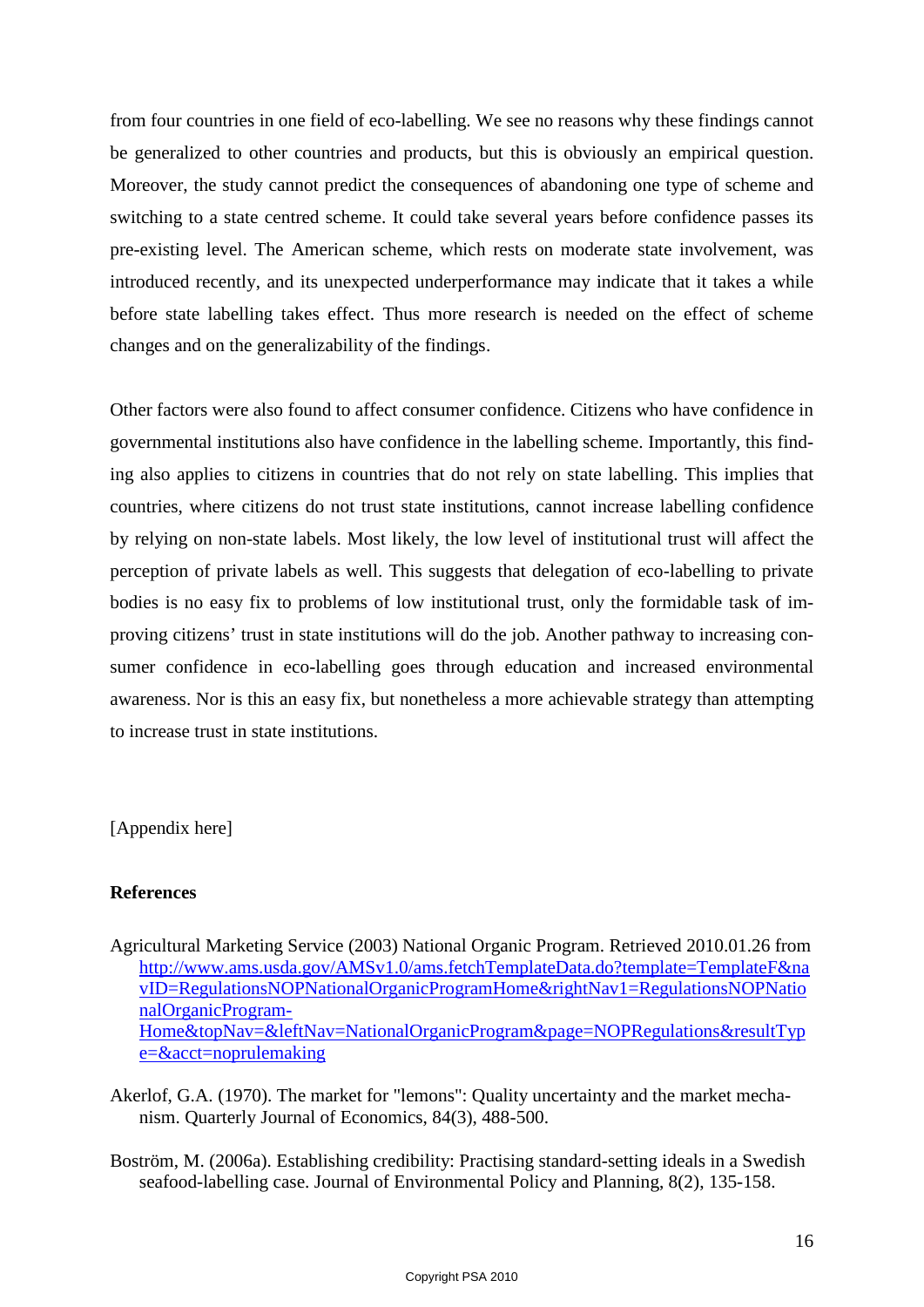- Boström, M. (2006b). Regulatory Credibility and Authority through Inclusiveness: Standardization Organizations in Cases of Eco-Labelling. Organization, 13(3), 345-367.
- Boström, M. & Klintman, M. (2006). State-centered versus nonstate-driven organic food standardization: A comparison of the US and Sweden. Agriculture and Human Values, 23(2), 163-180.
- Boström, M. & Klintman, M. (2008). Eco-standards, product labelling and green consumerism. New York: Palgrave Macmillan.
- Carter, N. (2007). The Politics of the Environment: ideas, activism, policy, 2nd edn. Cambridge: Cambridge University Press.
- Caswell, J.A. & Mojduszka, E.M. (1996). Using Informational Labeling to Influence the Market for Quality in Food Products. American Journal of Agricultural Economics, 78(5 (Proceedings)), 1248-1253.

Daugbjerg, C., Sønderskov, K.M. 2009, 'Environmental policy performance revisited: Do organic food policies matter for sustainable consumption?', paper presented at *5th ECPR General Conference*, Potsdam, 10.9.2009 - 12.9.2009.

Delhey, J. & Newton, K. (2005). Predicting Cross-National Levels of Social Trust: Global Pattern or Nordic Exceptionalism? European Sociological Review, 21(4), 311-327.

Department for Environment Food and Rural Affairs (2010) "Farming: organic farming" Retrieved 2010.01.26 from<http://www.defra.gov.uk/foodfarm/growing/organic/index.htm>

- Enevoldsen, M. (2000). Industrial Energy Efficiency. In A. Mol, V. Lauber and D. Liefferink (Eds.), The Voluntary Approach to Environmental Policy: Joint Environmental Policymaking in Europe (pp. 62-103). Oxford: Oxford University Press.
- Environmental Protection Agency (1998). Environmental Labeling Issues, Policies, and Practices Worldwide. Washington: Environmental Protection Agency.

Fødevarestyrelsen (2010) 'Økologiske Fødevarer', Retrieved 2010.02.02 from [http://www.foedevarestyrelsen.dk/fdir/Pub/2006213/rapport.pdf.](http://www.foedevarestyrelsen.dk/fdir/Pub/2006213/rapport.pdf)

- Gertz, R. (2005). Eco-labelling--a case for deregulation? Law, Probability and Risk, 4(3), 127-141.
- Hamm, U. & J. Michelsen (1996), 'Organic agriculture in a market economy: Perspectives from Germany and Denmark' in *Fundamentals of Organic Farming, Proceedings 11th IFOM Conference,* ed. T. Østergaard.
- Hofer, K. (2000). Labelling of Organic Food Products. In A. Mol, V. Lauber and D. Liefferink (Eds.), The Voluntary Approach to Environmental Policy: Joint Environmental Policy-making in Europe (pp. 156-191). Oxford: Oxford University Press.
- Hudson, J. (2006). Institutional trust and subjective well-being across the EU. Kyklos, 59(1), 43-62.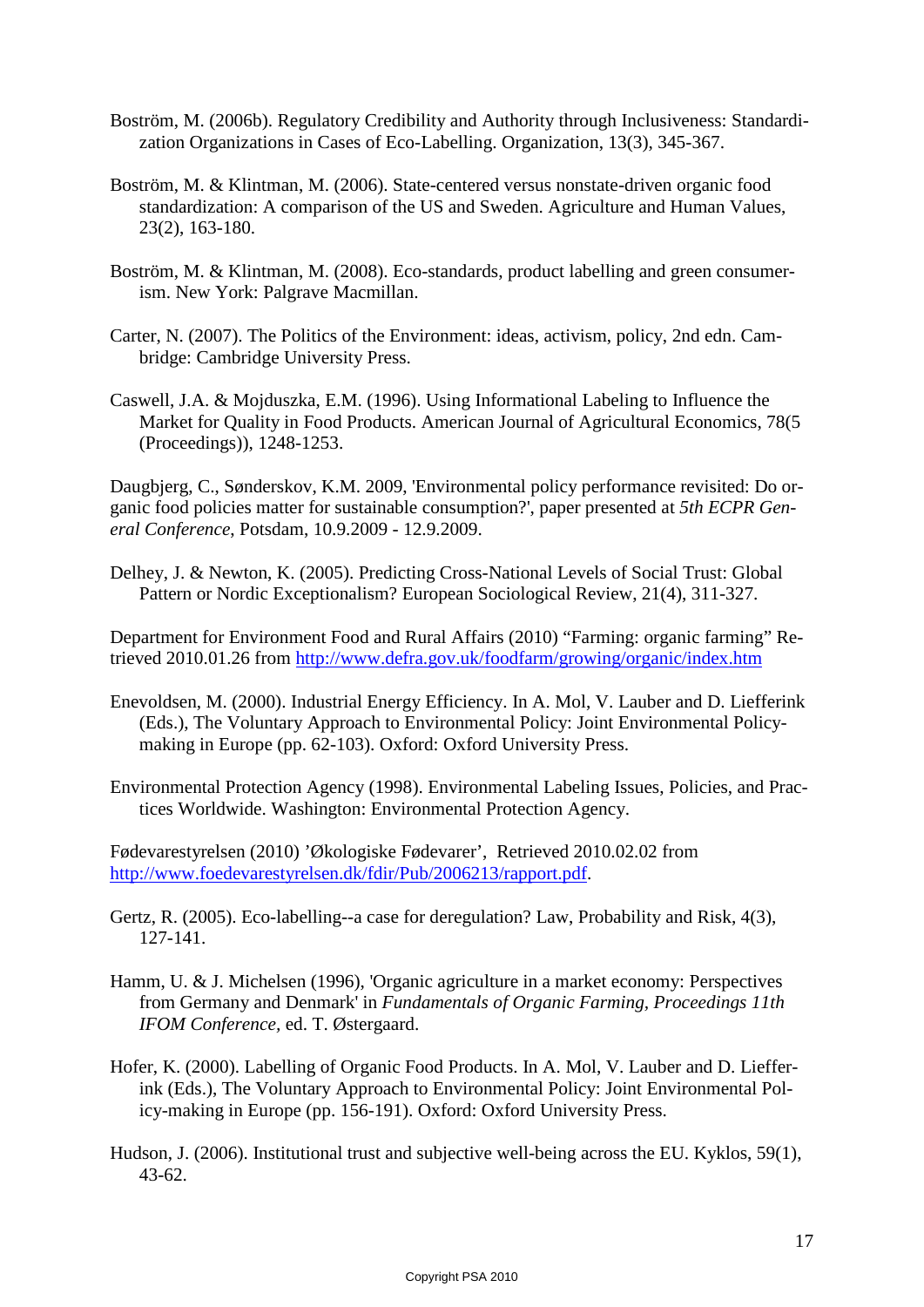- Hysing, E. (2009). Governing without Government? The Private Governance of Forest Certification in Sweden. Public Administration, 87(2), 312-326.
- Inglehart, R. (1995). Public Support for Environmental Protection: Objective Problems and Subjective Values in 43 Societies. PS: Political Science and Politics, 28(1), 57-72.
- Inglehart, R. (1997). Modernization and postmodernization. Princeton, N.J: Princeton University Press.
- Jordan, A., Wurzel, R.K.W., & Brückner, L. (2004). Consumer responsibility-taking and ecolabelling schemes in Europe. In M. Micheletti, A. Follesdal and D. Stolle (Eds.), Politics, Products, and Markets: Exploring Political Consumerism Past and Present (pp. 161-180). New Brunswick: Transaction Publishers.
- Jordan, A., Wurzel, R.K.W., & Zito, A. (2005). The Rise of 'New' Policy Instruments in Comparative Perspective: Has Governance Eclipsed Government? Political Studies, 53(3), 477-496.
- KRAV (2010), 'Certificeringer', [http://www.krav.se/Foretag/Certifieringar/,](http://www.krav.se/Foretag/Certifieringar/) (retrieved 2 February 2010)
- Lilliston, B. & Cummins, R. (1998). Organic vs. "Organic": The Corruption of a Label. The Ecologist, 28(4), 195-201.
- Lohr, L. (1998). Implications of Organic Certification for Market Structure and Trade. American Journal of Agricultural Economics, 80(5, Proceedings Issue), 1125-1129.
- Lubell, M. (2002). Environmental activism as collective action. Environment and Behavior, 34(4), 431-454.
- Mol, A., Lauber, V., & Liefferink, D. (Eds.) (2000). The voluntary approach to environmental policy: Joint environmental policy-making in Europe. Oxford: Oxford University Press.
- Mol, A.J. & Spaargaren, G. (2000). Ecological modernisation theory in debate: A review. Environmental Politics, 9(1), 17-49.
- Nilsson, H., Tunçer, B., & Thidell, Å. (2004). The use of eco-labeling like initiatives on food products to promote quality assurance—is there enough credibility? Journal of Cleaner Production, 12(5), 517-526.
- Seyfang, G. (2005). Shopping for Sustainability: Can Sustainable Consumption Promote Ecological Citizenship? Environmental Politics, 14(2), 290-306.
- Sønderskov, K.M. (2008a). Environmental Group Membership, Collective Action and Generalised Trust. Environmental Politics, 17(1), 78-94.
- Sønderskov, K.M. (2008b). Making cooperation work: Generalized social trust and large-N collective action. Aarhus: Politica.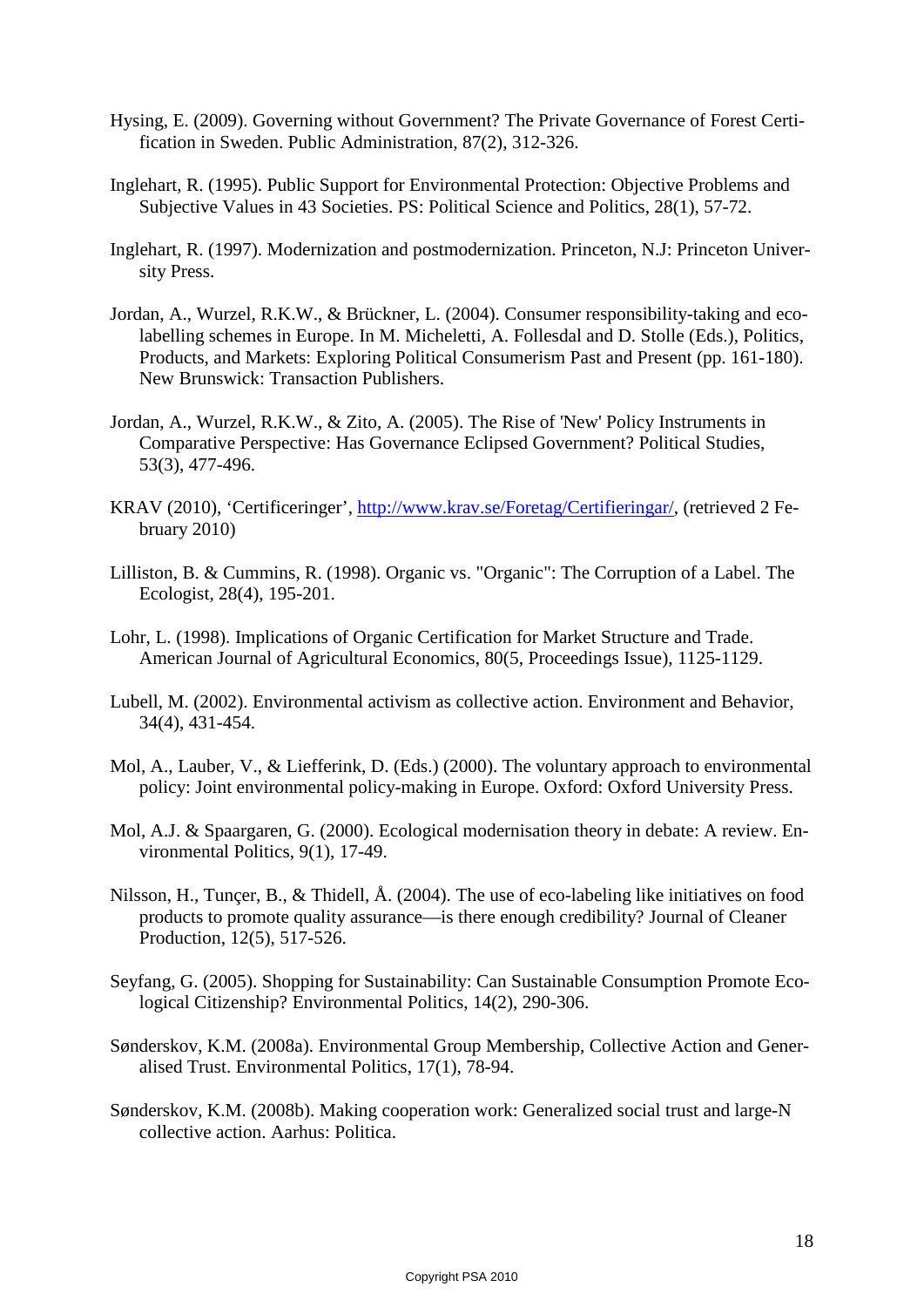- Sønderskov, K.M. (2009). Different goods, different effects: exploring the effects of generalized social trust in large-N collective action. Public Choice, 140(1), 145-160.
- Thøgersen, J. (2000). Psychological Determinants of Paying Attention to Eco-Labels in Purchase Decisions: Model Development and Multinational Validation. Journal of Consumer Policy, 23(3), 285-313.
- Uslaner, E.M. (2002). The moral foundations of trust. Cambridge: Cambridge University Press.
- Uslaner, E.M. (2008). Corruption, inequality, and the rule of law: the bulging pocket makes the easy life. New York: Cambridge University Press.
- Ward, R., Hunnicutt, L., & Keith, J. (2004). If you can't trust the farmer, who can you trust? The effect of certification types on purchases of organic produce. International Food and Agribusiness Management Review, 7(1), 60-77.

Weale, A. (1992). The new politics of pollution. Manchester: Manchester University Press.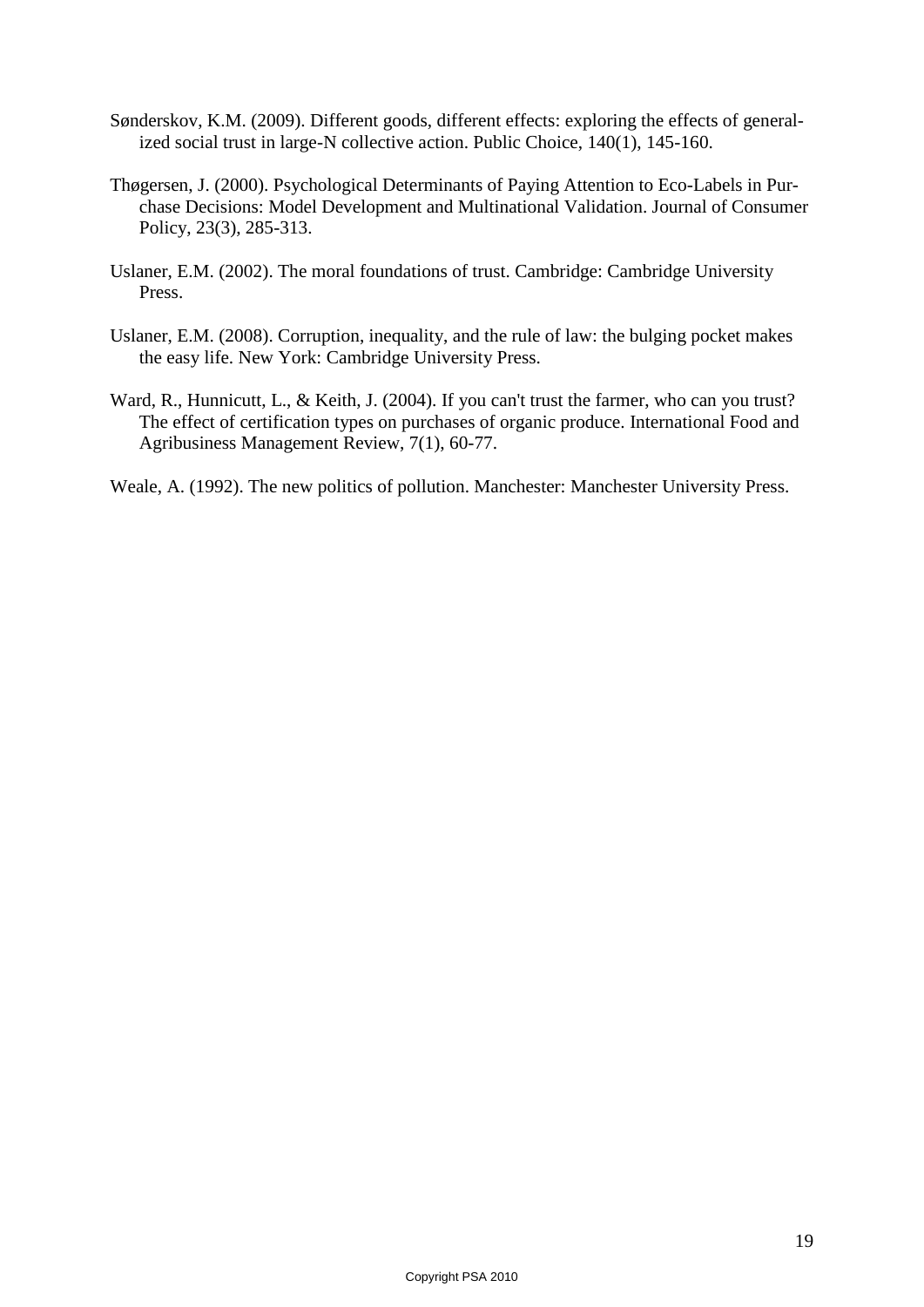|                   | The role of the state<br>in certification                                         | Number of<br>certifiers                               | Effective<br>number of labels <b>involvement</b> | Level of state |
|-------------------|-----------------------------------------------------------------------------------|-------------------------------------------------------|--------------------------------------------------|----------------|
| Sweden            | Certifies the private<br>certifiers, but private<br>body has additional<br>rules  | $1$ (KRAV)                                            | $1$ (KRAV)                                       | Low            |
| United<br>Kingdom | Certifies the private<br>certifiers but private<br>bodies has additional<br>rules | Approx 10<br>(but Soil As-<br>sociation<br>dominates) | Approx 10<br>(but SA's label)<br>dominates)      | Low            |
| <b>USA</b>        | Certifies the private<br>certifiers                                               | Approx 50                                             | State label<br>dominates                         | Low-medium     |
| Denmark           | Certifies producers<br>directly                                                   | $1$ (state)                                           | $1$ (state)                                      | Very high      |

Table 1: Organic labelling schemes in Sweden, UK, US and Denmark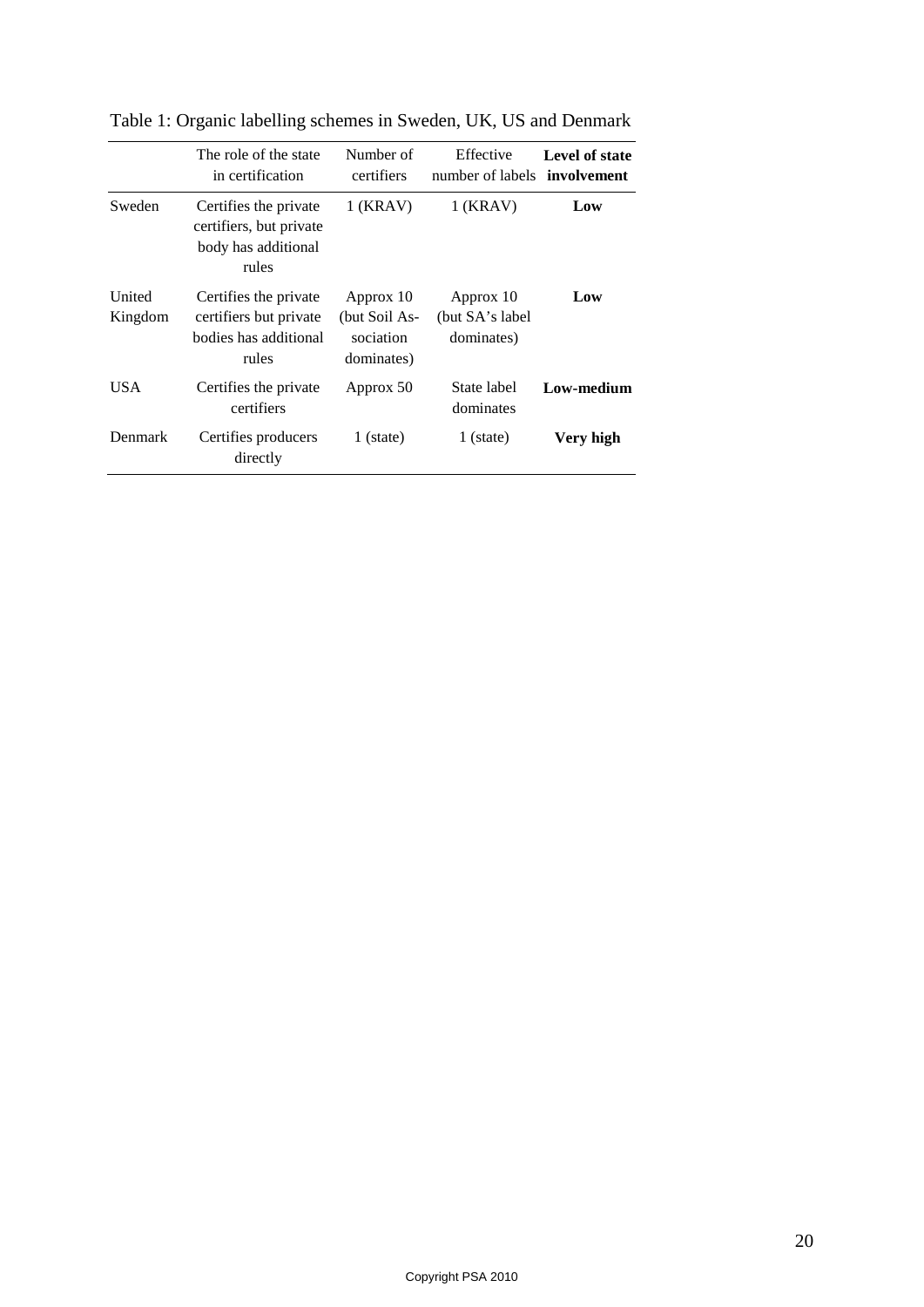| Variable                    | Details                                                                                                                                                                                                                                                                                                                                                                                                                                                                                                                                      |
|-----------------------------|----------------------------------------------------------------------------------------------------------------------------------------------------------------------------------------------------------------------------------------------------------------------------------------------------------------------------------------------------------------------------------------------------------------------------------------------------------------------------------------------------------------------------------------------|
| <b>Country of Residence</b> | Denmark, Sweden, UK, USA,                                                                                                                                                                                                                                                                                                                                                                                                                                                                                                                    |
| Gender                      | Dummy variable; 1=female                                                                                                                                                                                                                                                                                                                                                                                                                                                                                                                     |
| Age                         | Age in years                                                                                                                                                                                                                                                                                                                                                                                                                                                                                                                                 |
| Education                   | Originally 9-12 ordered categories depending on country*; Rescaled 0-1;<br>1=Highly educated                                                                                                                                                                                                                                                                                                                                                                                                                                                 |
| Residential area            | Dummy; 1=respondent is living in a city of more than 50,000 inhabitants                                                                                                                                                                                                                                                                                                                                                                                                                                                                      |
| Country of origin           | Dummy; 1=Native                                                                                                                                                                                                                                                                                                                                                                                                                                                                                                                              |
| Children in household       | Dummy; 1=one or more children (under age 20) living in household                                                                                                                                                                                                                                                                                                                                                                                                                                                                             |
|                             | Generalized institutional trust Scale based on five items: "How much do you personally trust each of the follow-<br>ing institutions?: The legal system, Congress**, The police, The civil services,<br>The government" All answers on 11-point scales; The final scale is rescaled from<br>0-1; 1= high trust. Cronbach's alpha= $0.90$                                                                                                                                                                                                     |
| Generalized social trust    | Scale based on three items: "Generally speaking, would you say that most people<br>can be trusted, or that you can't be too careful in dealing with people?"; "Do you<br>think that most people would try to take advantage of you if they got the chance,<br>or would they try to be fair?"; "Would you say that most of the time people try to<br>be helpful or that they are mostly looking out for themselves?". All answers on<br>11-point scales. The final scale is rescaled from $0-1$ ; $1=$ high trust. Cronbach's<br>$alpha=0.84$ |
| <b>Environmental values</b> | Three categories: Materialist, mixed, postmaterialist. Based on the four item<br>postmaterialism battery (Inglehart 1997: Ch. 4); Postmaterialist=strong environ-<br>mental values                                                                                                                                                                                                                                                                                                                                                           |
| Organic consumption         | Index based on three items: "Think about your shopping in the past six months:<br>How large a share of your consumption has been organic within the following<br>food groups? Dairy products; Fruit and vegetables; Meat". All answers on 5 point<br>scales. The final index is rescaled from $0-1$ ; $1=$ high consumption.                                                                                                                                                                                                                 |

Table 2. Measurement of the independent variables

Notes: See the appendix for descriptives. \*: The categories are the same as in the General Social Survey (US), European Social Survey (DK+SE), and European Values Study (UK); \*\*: The wording varies between countries but is equivalent; The codebook is available on request.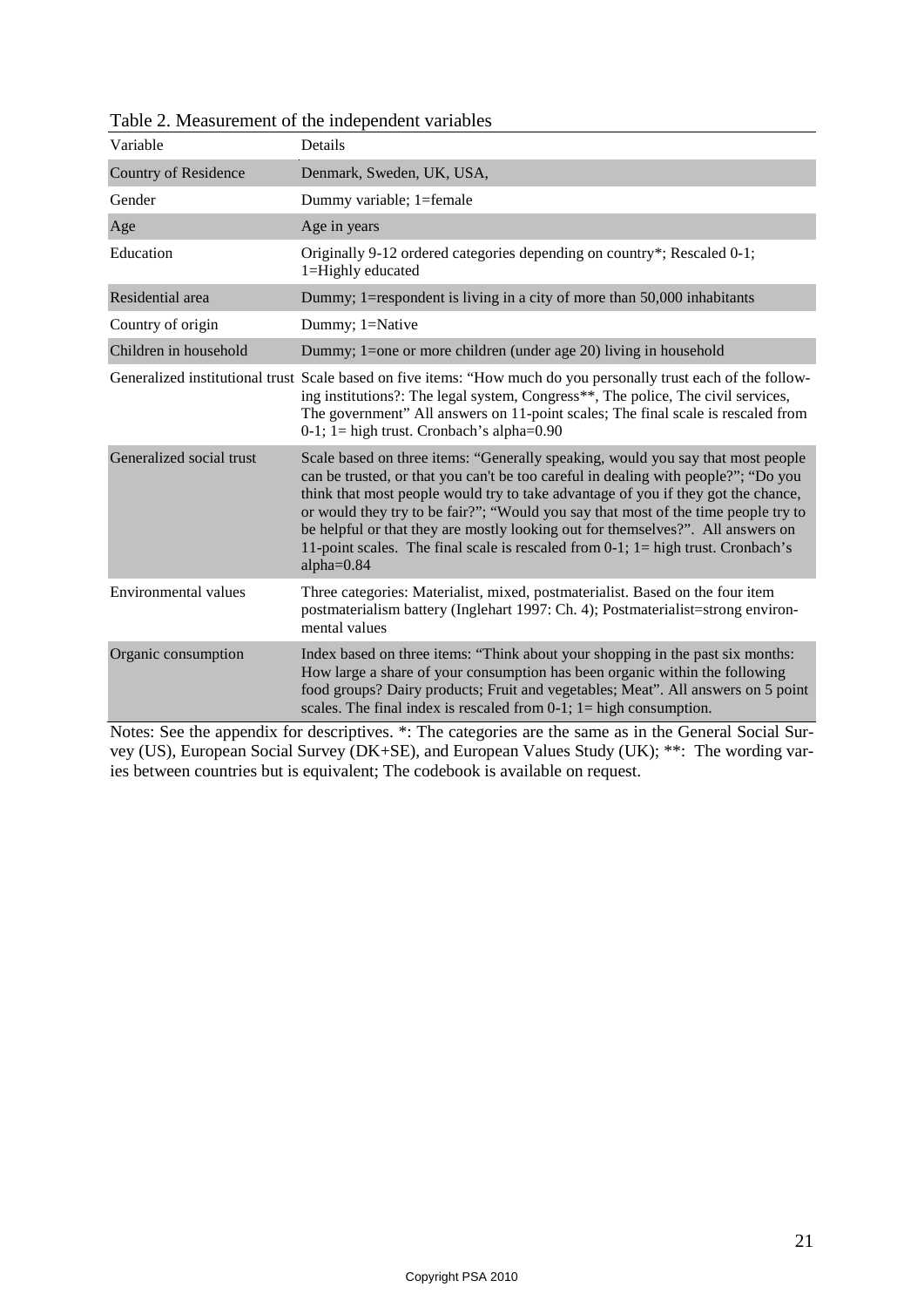| You can trust that products marketed as<br>organic actually are organic in the major- | Denmark | Sweden | <b>UK</b> | US    | Total |  |
|---------------------------------------------------------------------------------------|---------|--------|-----------|-------|-------|--|
| ity of cases                                                                          |         |        | $\%$      |       |       |  |
| Completely disagree                                                                   | 2.0     | 3.7    | 4.5       | 5.0   | 3.8   |  |
| Disagree                                                                              | 7.9     | 17.9   | 15.9      | 17.4  | 14.8  |  |
| Neither agree nor disagree.                                                           | 8.5     | 20.0   | 25.2      | 23.3  | 19.2  |  |
| Agree                                                                                 | 45.9    | 43.7   | 43.2      | 45.1  | 44.5  |  |
| Completely agree                                                                      | 35.7    | 14.7   | 11.2      | 9.3   | 17.8  |  |
| Total                                                                                 | 100.0   | 100.0  | 100.0     | 100.0 | 100.0 |  |
| N                                                                                     | 973     | 971    | 985       | 929   | 3,858 |  |



Source: COP survey.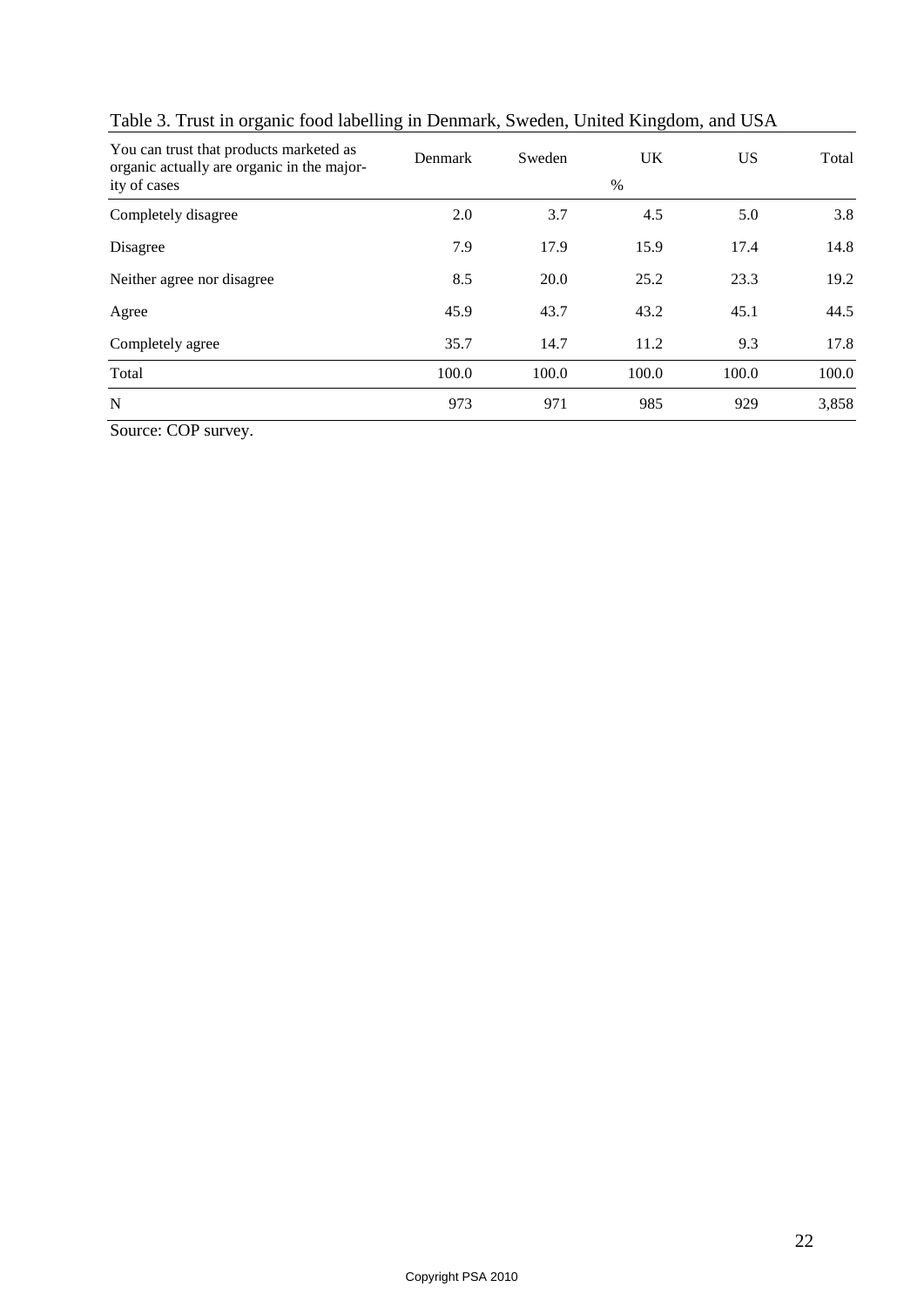|                                    | Model I                  |                                     |                          | Model II                 |                         | Model III                |  |
|------------------------------------|--------------------------|-------------------------------------|--------------------------|--------------------------|-------------------------|--------------------------|--|
|                                    | (b)                      | Coefficient P agree/compl.<br>agree | Coefficient<br>(b)       | P agree/<br>compl. agree | Coefficient<br>(b)      | P agree/<br>compl. agree |  |
| Country of residence               |                          |                                     |                          |                          |                         |                          |  |
| Denmark                            | Reference                | 0.83                                | Reference                | 0.85                     | Reference               | 0.80                     |  |
| Sweden                             | $-1.20***$<br>$(-13.68)$ | 0.59                                | $-1.28***$<br>$(-14.29)$ | 0.62                     | $-0.88***$<br>$(-9.44)$ | 0.63                     |  |
| $\ensuremath{\mathrm{UK}}\xspace$  | $-1.35***$<br>$(-15.43)$ | 0.55                                | $-1.27***$<br>$(-14.04)$ | 0.62                     | $-0.65***$<br>$(-6.53)$ | 0.68                     |  |
| <b>USA</b>                         | $-1.41***$<br>$(-15.96)$ | 0.54                                | $-1.43***$<br>$(-15.70)$ | 0.58                     | $-0.85***$<br>$(-8.62)$ | 0.63                     |  |
| Gender (female)                    |                          |                                     | $0.29***$<br>(4.71)      | (female)                 | $0.27***$<br>(4.42)     | (female)                 |  |
| Age                                |                          |                                     | $-0.02***$<br>$(-7.48)$  | (45)                     | $-0.02***$<br>(9.46)    | (45)                     |  |
| Education                          |                          |                                     | $0.29**$<br>(2.50)       | (0.66)                   | 0.00<br>(0.17)          | (0.66)                   |  |
| Residential area<br>(town/city)    |                          |                                     | $0.15*$<br>(2.25)        | (town/<br>city)          | $0.11*$<br>(1.66)       | (town/<br>city)          |  |
| Country of origin<br>(Native)      |                          |                                     | 0.09<br>(0.72)           | (yes)                    | 0.14<br>(1.04)          | (yes)                    |  |
| Children in house-<br>hold (yes)   |                          |                                     | 0.04<br>(0.63)           | (no)                     | 0.01<br>(0.17)          | (no)                     |  |
| Generalized<br>institutional trust |                          |                                     |                          |                          | $1.79***$<br>(9.75)     | (0.53)                   |  |
| Generalized<br>social trust        |                          |                                     |                          |                          | $1.28***$<br>(7.12)     | (0.58)                   |  |
| $\mathbf N$                        |                          | 3,858                               |                          | 3,701                    |                         | 3,677                    |  |
| McKelvey & Zavoina's $R^2$         |                          | 0.09                                |                          | 0.12                     |                         | 0.18                     |  |

| Table 4. Predicting label confidence (ordered logit model)                                            |  |  |
|-------------------------------------------------------------------------------------------------------|--|--|
| Notes: b= logit coefficient (t-values in parentheses); P agree/compl. agree: Predicted probability of |  |  |

answering "agree" or "completely agree" in each country holding other variables at the value specified in parentheses.\*, \*\*\*:  $P < 0.1$ , 0.05, 0.01 (two-sided). The coefficient for Sweden is significantly higher than UK ( $P < 0.1$ ) and US ( $P < 0.05$ ) in Model I; The coefficient is significantly lower for US than Sweden and UK ( $P < 0.1$ ) in Model II; The coefficient for UK is significantly higher than US ( $P$ )  $<$  0.05) and Sweden (P  $<$  0.01) in Model III.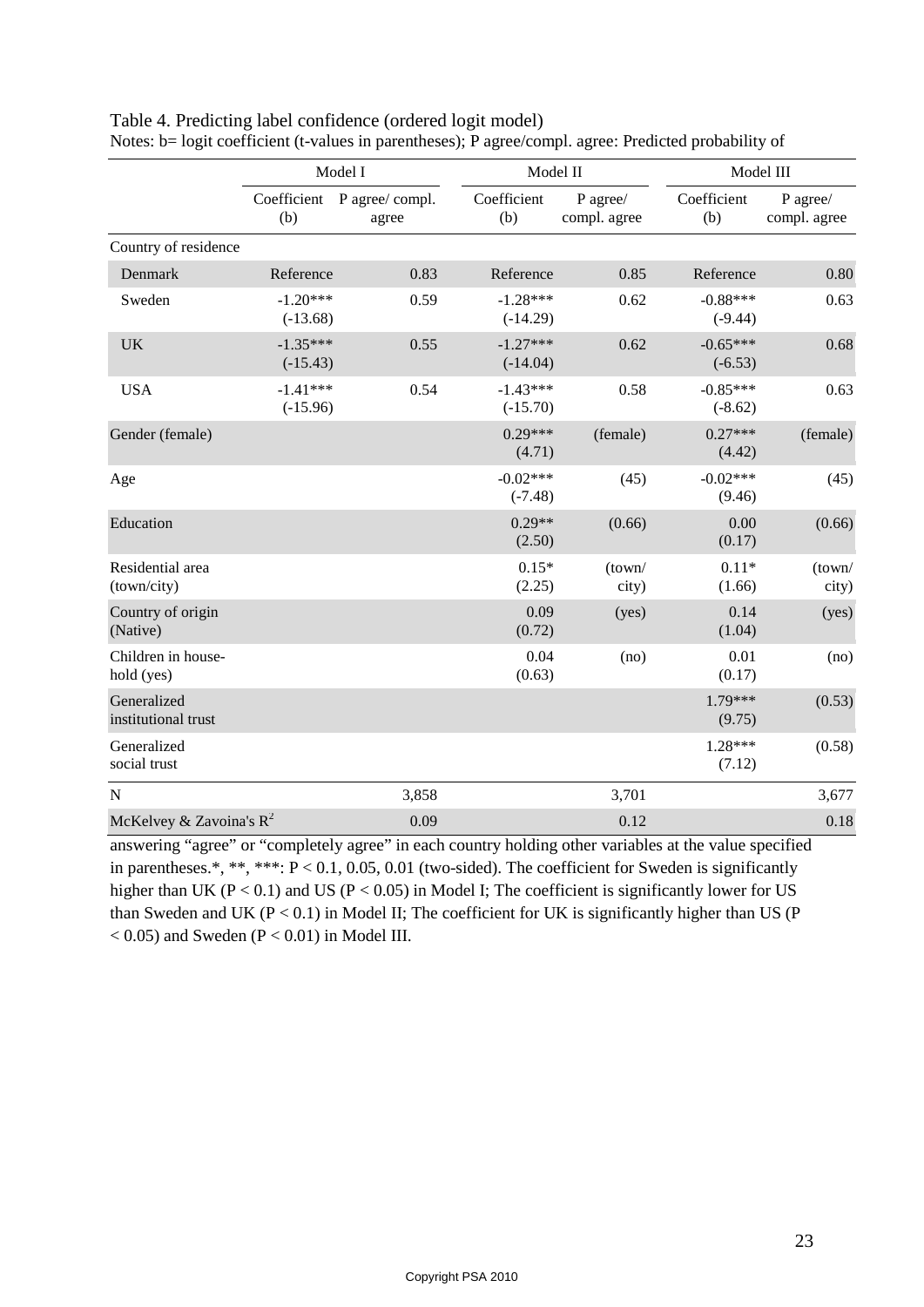|                                    |                         | Model IV                 | Model V                 |                         |  |  |
|------------------------------------|-------------------------|--------------------------|-------------------------|-------------------------|--|--|
|                                    | Coefficient<br>(b)      | P agree/<br>compl. agree | Coefficient<br>(b)      | P agree/compl.<br>agree |  |  |
| Country of residence               |                         |                          |                         |                         |  |  |
| Denmark                            | Reference               | 0.80                     | Reference               | 0.77                    |  |  |
| Sweden                             | $-0.88***$<br>$(-9.24)$ | 0.62                     | $-0.78***$<br>$(-8.01)$ | 0.61                    |  |  |
| <b>UK</b>                          | $-0.68***$<br>$(-5.69)$ | 0.68                     | $-0.49***$<br>$(-4.60)$ | 0.67                    |  |  |
| <b>USA</b>                         | $-0.79***$<br>$(-7.73)$ | 0.64                     | $-0.66***$<br>$(-6.09)$ | 0.64                    |  |  |
| Gender (female)                    | $0.29***$<br>(4.56)     | (female)                 | $0.28***$<br>(4.42)     | (female)                |  |  |
| Age                                | $-0.02***$<br>$(-9.58)$ | (45)                     | $-0.03***$<br>(9.84)    | (45)                    |  |  |
| <b>Educational level</b>           | $-0.24$<br>(0, 34)      | (0.66)                   | $-0.12$<br>$(-0.82)$    | (0.66)                  |  |  |
| Residential area<br>(town/city)    | $0.11*$<br>(1.68)       | (town/city)              | 0.07<br>(1.05)          | (town/city)             |  |  |
| Native to country (yes)            | 0.16<br>(1.20)          | (yes)                    | $0.28**$<br>(2.04)      | (yes)                   |  |  |
| Children living at home<br>(yes)   | 0.00<br>(0.04)          | (no)                     | 0.01<br>(0.16)          | (no)                    |  |  |
| Generalized<br>institutional trust | $1.85***$<br>(9.91)     | (0.53)                   | 1.89***<br>(9.66)       | (0.53)                  |  |  |
| Generalized<br>social trust        | $1.21***$<br>(6.61)     | (0.58)                   | $1.16***$<br>(6.09)     | (0.58)                  |  |  |
| Environmental values               |                         | (Mixed)                  |                         | (Mixed)                 |  |  |
| Materialist                        | Reference               |                          | Reference               |                         |  |  |
| Mixed                              | 0.09<br>(1.28)          |                          | 0.05<br>(0.70)          |                         |  |  |
| Postmaterialist                    | $0.46***$<br>(3.96)     |                          | $0.32***$<br>(2.64)     |                         |  |  |
| Organic consumption                |                         |                          | $1.28***$<br>(10.92)    | (0.29)                  |  |  |
| ${\bf N}$                          |                         | 3,604                    |                         | 3,353                   |  |  |
| McKelvey & Zavoina's $R^2$         |                         | 0.18                     |                         | 0.21                    |  |  |

Table 5. Predicting label confidence (ordered logit model)

Notes: b=logit coefficient (t-values in parentheses); P agree/compl. agree: Predicted probability of answering "agree" or "completely agree" in each country holding other variables at the value specified in parentheses.\*, \*\*, \*\*\*:  $P < 0.1$ , 0.05, 0.01 (two-sided); The coefficient for UK is significantly higher than Sweden and US (P < 0.01) in Model IV; The coefficient is significantly higher for UK than US  $(P < 0.1)$  and Sweden  $(P < 0.01)$  in Model V.